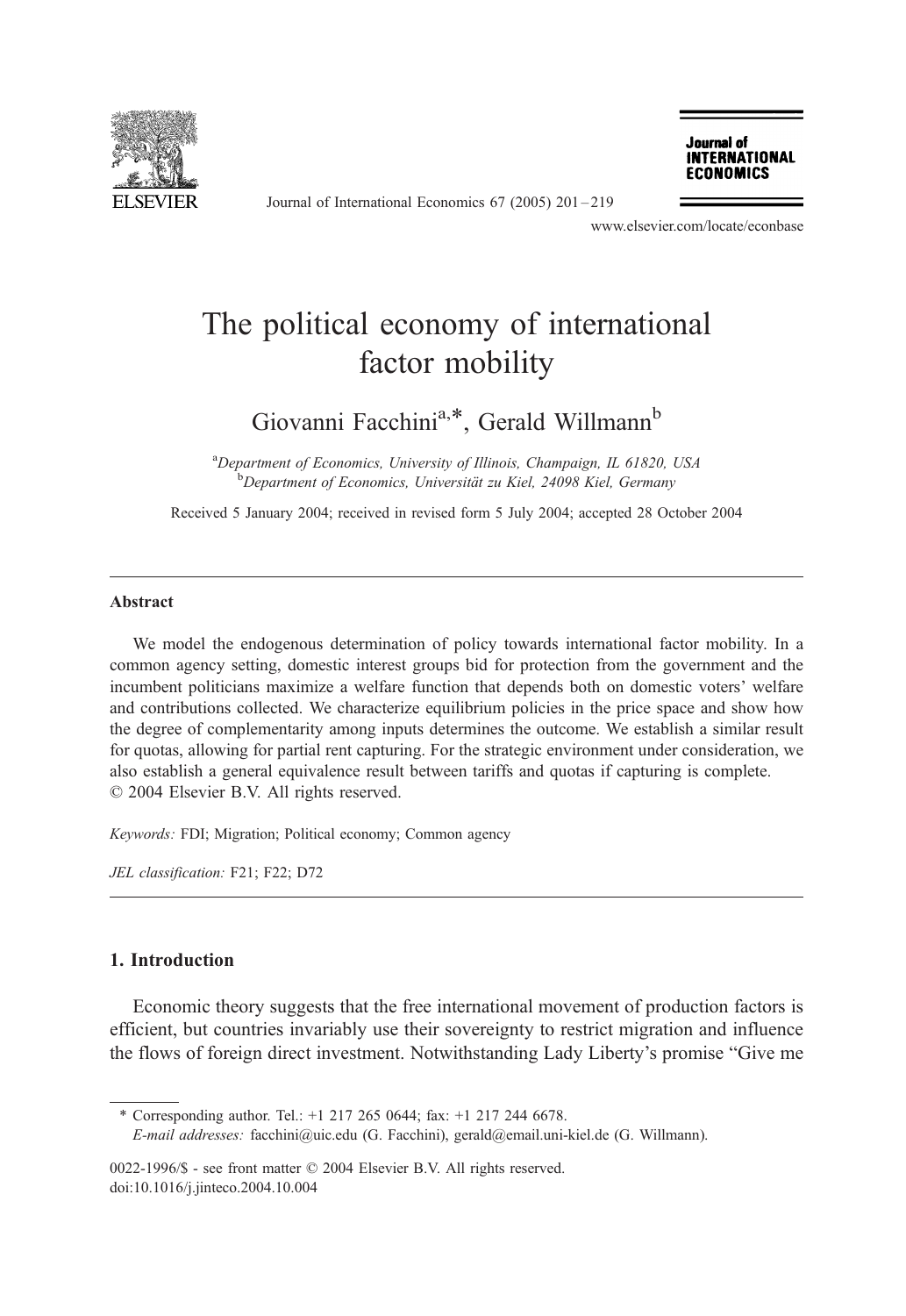your tired, your poor, your huddled masses, yearning to breathe free," virtually no nation has ever adopted an "Open Door" policy towards international migration, regardless of ethnicity or national origin. Movements of capital, and in particular the flow of Foreign Direct Investment, have also been the object of government regulation. At times in the past they were severely restricted, whereas more recently they have been actively subsidized.<sup>1</sup>

There is substantial evidence regarding the role of pressure groups in shaping the attitude of governments towards factor mobility. Labor Unions have consistently played an important role in determining US migration policy. The enactment of the first legislative measure to systematically limit immigration from a specific country–the Chinese Exclusion Act of 1882–was the result of the efforts of the newly founded Federation of Organized Trade and Labor Unions. Similarly, the American Federation of Labor (AFL) played an important role in the introduction of the Literacy Test provision in the 1917 Immigration Act, with the explicit intent to "screen and reduce the inflow of unskilled workers in the U.S labor force" ([Briggs \(1998\),](#page-17-0) page 125). More recently, the AFL-CIO supported measures to reduce illegal immigration, that culminated in the 1986 Immigration Reform and Control Act.

Complementarities among factors are important in understanding pressure group behavior. For instance, during a recent debate spurred by Senator Hollings' bill limiting FDI by foreign state-owned corporations, the president of the Communications Workers of America, Morton Bahr, was called to witness on the proposed takeover of Voicestream by Deutsche Telekom. In his testimony, he stresses how "In the telecommunication industry, the presence of Deutsche Telekom in our market-place could yield some substantial benefits to workers and consumers."<sup>2</sup> Similarly, analyzing the recent surge in immigration into the United States, [Goldsborough \(2000\)](#page-17-0) notes that "Immigration policy today is driven by businesses that need more workers—skilled and unskilled, legal and illegal [...] During the annual debate on H1-B visas two years ago, Silicon Valley executives trooped before Congress, warning of a Y2K computer disaster unless the number of H1-B visas was increased."

At the same time, competition for foreign direct investment has become a global phenomenon. Both advanced and developing countries offer large financial and fiscal incentives to attract foreign corporations. Examples abound—consider the automobile sector as a particularly revealing case in point. Recent estimates<sup>3</sup> show that the incentives offered to attract new plants have risen from the roughly \$ 4,000 per job paid by Ohio to secure a Honda plant in 1980 to the \$ 168,000 per job paid by Alabama in 1993 to convince Daimler-Benz to build a factory near Tuscaloosa. Other countries hardly lag behind. Portugal, for instance, offered an even more substantial package to secure a large investment by Ford and Volkswagen in 1992 and the list could go on. We can summarize this evidence as follows: on the one hand, organized factors lobby governments for protection; on the other, complementarities between factors matter in determining the amount of protection that is granted in equilibrium.

<sup>&</sup>lt;sup>1</sup> See [Oman \(2000\).](#page-18-0) <sup>2</sup> The full statement is available at [http://www.com-notes.house.gov/ccchear/hearings106.nsf.](http://www.com-notes.house.gov/ccchear/hearings106.nsf)

 $3$  See [Oman \(2000\),](#page-18-0) page 80.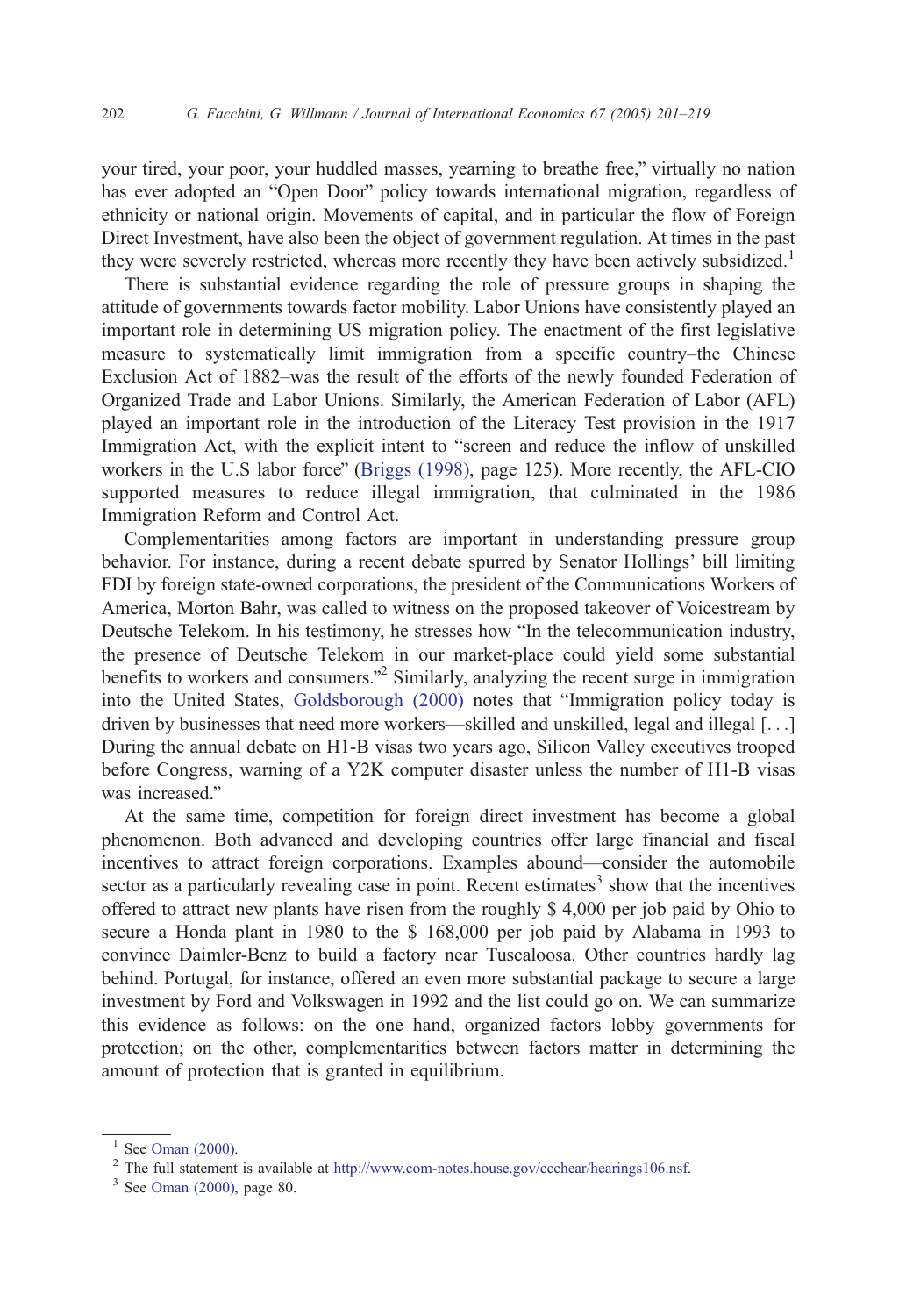Building on these stylized facts, we formulate what–to the best of our knowledge–is the first theory that highlights the role of interest groups in the formation of policies towards international factor movements.<sup>4</sup> We model the strategic interaction between organized factors competing for protection and the government as a common agency problem in the spirit of [Bernheim and Whinston \(1986\)](#page-17-0) and [Grossman and Helpman](#page-17-0) (1994). In the first stage of the game, lobbies offer the incumbent politician contribution schedules that are contingent on the degree of protection granted to different factors. In the second stage, the government trades off social welfare against contributions in choosing the optimal policy.

The equilibrium protection level granted to a particular factor depends on the structure of production and on the political characteristics of the economy, according to a modified Ramsey rule. In particular, protection is higher for a lobbying than for a non-lobbying factor, and is increasing in the domestic supply of the factor, while decreasing in the proportion of the population involved in lobbying.<sup>5</sup> Furthermore, the equilibrium protection level is determined by the degree of complementarity between inputs. For example, suppose that two complementary factors, A and B, both lobby for protection. Admitting more imports of factor A increases the marginal product of factor B. Therefore, factor B has an incentive to lobby against protection for factor A, to secure a higher wage for itself. More generally, the lobbying of a factor has a detrimental effect on the degree of protection granted to its complements. This argument is reversed in the case of lobbying substitutes.

These results hold irrespective of whether the policy takes the form of a tax or a quantitative restriction. When quotas are used, as for example in the context of immigration, the associated rents are often not captured by the domestic government. We extend our result to allow for any degree of rent capturing as well as for mixed policies where taxes are applied to certain factors and quotas to others. Furthermore, if capturing is complete, we establish a general equivalence result of tariffs and quotas for the strategic environment under consideration.

What are the long run implications of our model? We address this question in the last section of the paper. To that end we consider first the effects of technological progress both in the Home country and in the rest of the world. We show that while the first leads to an increase in protection accompanied by larger factor inflows, the latter leads to higher protection, and a decline in domestic factor employment. We then look at the impact offspring of past immigrants have in the determination of current policy towards factor mobility. It turns out that past immigration will lead to an increase in current protection, and to a reduction in factor inflows.

<sup>4</sup> In an interesting recent paper ([Blanchard, 2004\)](#page-17-0) develops a trade model in which policy towards FDI is also endogenously determined, as the result of the actions of a welfare maximizing government. Focusing on exportplatform FDI she shows first that source countries have an incentive to unilaterally liberalize trade with the FDI destination country. Interestingly, in a multi-country extension of the original model, she also shows that if preferential tariff treatment is possible, small countries will find it welfare maximizing to subsidize foreign investment in the exporting sector.

<sup>&</sup>lt;sup>5</sup> This mirrors the results obtained by [Grossman and Helpman \(1994\)](#page-17-0) for trade in final goods and corresponds in our model to the special case when the production function is additively separable.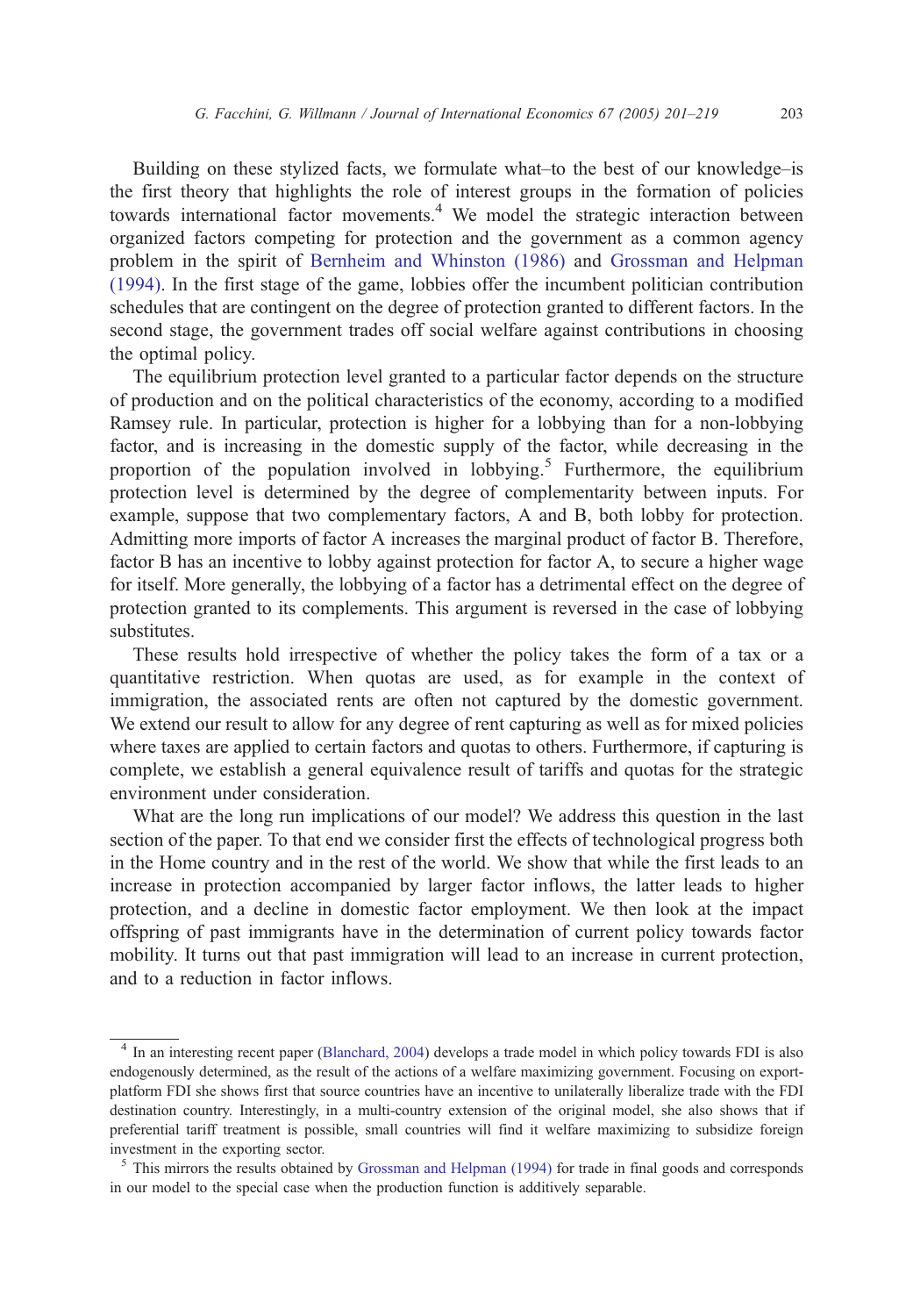While a large body of literature is devoted to understanding the political economy of protection in international trade,<sup>6</sup> studies that analyze the politics of distortions in international factor movements are rare, and a unified framework has yet to emerge. In most recent contributions, the political economy of migration has been modelled as a univariate median voter decision problem, rather than as the result of the lobbying activity by organized groups. In a very elegant paper, [Benhabib \(1996\)](#page-17-0) considers for instance the capital and skill requirements that would be imposed on potential immigrants by an income maximizing polity. In his model, the median voter chooses to admit individuals supplying a set of factors (labor, human, and physical capital) that are complementary to the endowments of the natives. The same political process has been used also in the large literature analyzing the impact of immigration on the recipient country's welfare system.<sup>7</sup>

The recent phenomenon of competition for Foreign Direct Investment has so far received limited attention in the political economy literature. In an interesting paper on the subject, [Haaparanta \(1997\)](#page-18-0) uses a menu auction approach to model intergovernmental bidding wars to attract foreign multinationals. The government uses FDI as a way of reducing unemployment. Intuitive results emerge concerning the distortionary effects of inter-jurisdictional competition, but the model is partial equilibrium in nature and the interaction between domestic capital and FDI is completely ignored.

The rest of the paper proceeds as follows. In Section 2, we describe the factor protection game, while Section 3 provides a characterization of the equilibrium protection structure. In Section 4, we consider quantitative restrictions, and in Section 5 we discuss the long run implications of the model. Section 6 concludes the paper.

#### 2. The factor protection game

This section presents our model and describes the factor protection game. Consider a small open economy that faces exogenously given international prices. For simplicity, and since the focus of the paper is on factor movements, let there be only one output good produced from a set of inputs  $I = \{1, \ldots, n\}$ . Note that with only one output we are abstracting from trade in final goods. Instead we focus on the in- and outflow of the  $n$ factors.<sup>8</sup>

Our small country has a population of  $M$  domestic residents. Each of them owns only one type of (internationally mobile) factor. Let  $M_i$  denote the number of domestic agents inelastically supplying factor *i*. Clearly  $M = \sum_{i \in I} M_i$ . We can now define ratios  $\alpha_i = M_i/M$ 

<sup>&</sup>lt;sup>6</sup> For an overview of this literature, see the surveys by [Rodrik \(1995\),](#page-18-0) [Helpman \(1997\),](#page-18-0) and [Gawande and](#page-17-0) Krishna (2003). Facchini (2004) surveys the literature on political economy models of trade and factor mobility.

<sup>&</sup>lt;sup>7</sup> Among the many interesting papers in this literature, see [Mazza and van Winden \(1996\),](#page-18-0) [Razin et al. \(2002\),](#page-18-0) [Scholten and Thum \(1996\),](#page-18-0) and [Razin and Sadka \(1999\).](#page-18-0)<br><sup>8</sup> It would be interesting to also include multiple final goods, thus allowing for the joint determination of

policies towards factor movements and trade. For reasons of tractability and because we want to emphasize the complementarity of factors, this paper analyzes the one sector-many factors case.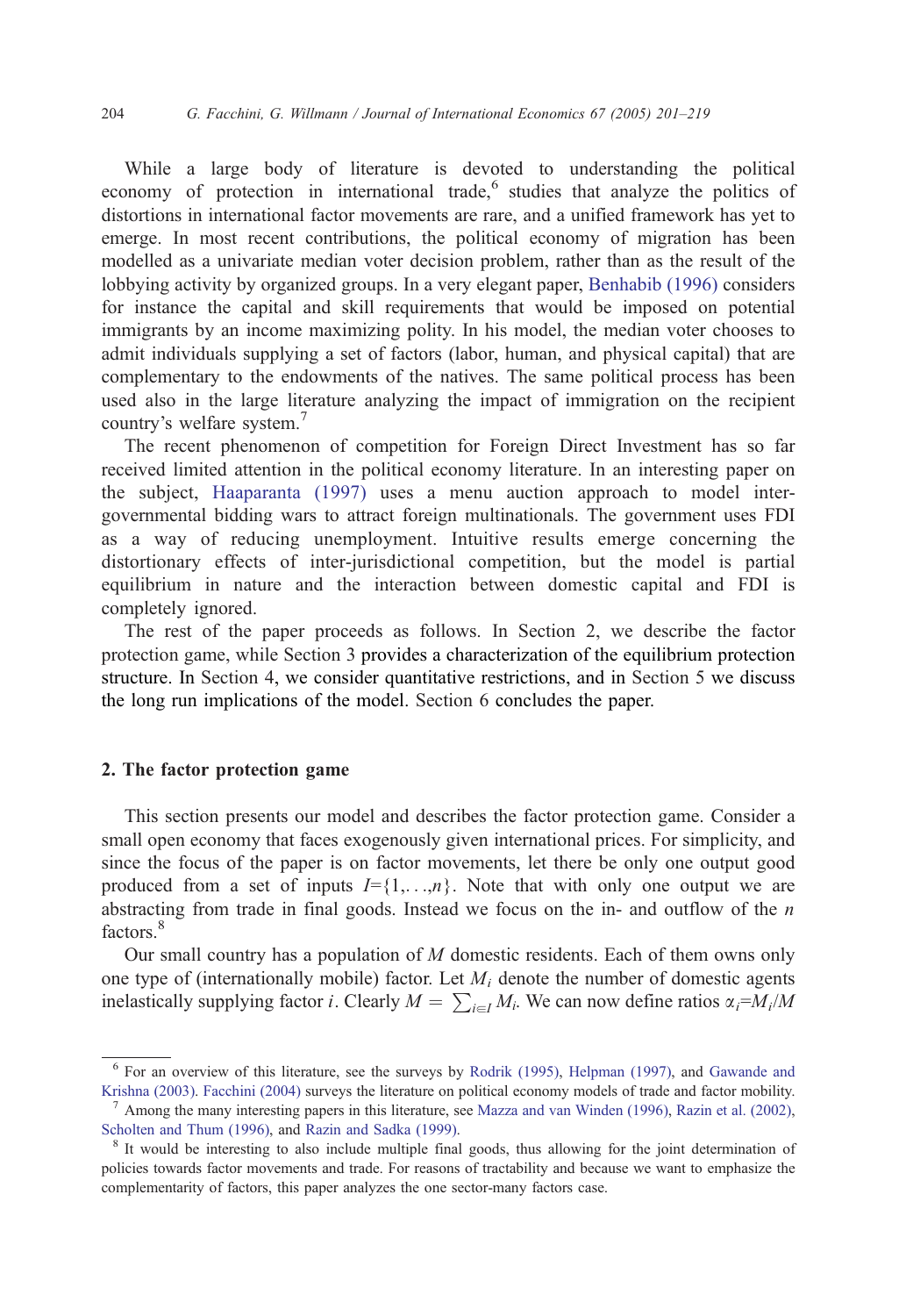that represent the percentage of the population owning factor  $i$ . <sup>9</sup> These ratios will be used as a distribution rule for aggregate profits and tariff revenue later on. Denote by  $\ell_i$  the domestic supply of input i and by  $m_i$  the quantity of factor i that is imported (exported if negative). The total supply of factor *i* available domestically thus amounts to  $L_i^{\hat{S}} = i_1 + m_i$ . Output is produced from these inputs according to the production function  $Y=F(L_1,...,L_n)$ . Assuming decreasing returns to scale,  $^{10}$  we can equivalently represent the production side by means of the corresponding profit function  $\pi(\mathbf{w})$ . Domestic factor demands  $L_i^D$  can then be derived from this profit function via Hotelling's lemma.

As for prices, we choose aggregate output as the numéraire and normalize its price to one. Let  $W$  be the set of real domestic input price vectors. We bound  $W$  so that each domestic price  $w_i$  must lie between a minimum  $\frac{w_i}{w_i}$  and a maximum  $\overline{w_i}$ .<sup>11</sup> Furthermore, let  $\mathbf{w}=(w_1,\ldots,w_i,\ldots,w_n)$  be the domestic price vector, while  $\mathbf{w}^*=(w^*,\ldots,w^*,\ldots,w^*_n)$  indicates the vector of real factor prices prevailing on the world market.

Policy towards the inflow and outflow of production factors is modelled as the result of lobbying as in [Grossman and Helpman \(1994\).](#page-17-0)<sup>12</sup> That is, the lobbying game takes the form of a menu auction à la [Bernheim and Whinston \(1986\).](#page-17-0) The lobbying factors<sup>13</sup>  $A \subseteq I$ submit contribution schedules  $B_i(\mathbf{w})$  to the government. In other words, these factors specify their monetary contributions contingent on the (entire) domestic factor price vector. Note that depending on the institutional setting, such payments may involve illicit bribes or take the form of legal campaign support. The government, the common agent, or auctioneer in this framework, subsequently grants or denies protection by setting the domestic factor price vector<sup>14</sup> and collects the contributions from the lobbying factors.

Having described the strategy spaces of the actors, let us turn to their respective payoffs, expressed in monetary terms. Each factor (lobbying or not), receives a gross payment of

$$
g_i(\mathbf{w}) = w_i \ell_i + \alpha_i \left( \pi(\mathbf{w}) + \sum_{k \in I} (w_k - w_k^*) \left( L_k^D - \ell_k \right) \right) \forall i \in I
$$
 (1)

<sup>&</sup>lt;sup>9</sup> The assumption that each agent owns only one type of (mobile) factors is convenient because multiple factor ownership would require modelling explicitly the link between the owners of multiple (mobile) factors and the lobby/lobbies that represent them. One possible way of accommodating multiple factor ownership would be to completely forego the introduction of agents. The  $\alpha$ 's would then specify an abstract distribution rule across factors.

<sup>&</sup>lt;sup>10</sup> Alternatively, think of constant returns with an additional fixed factor, land for example. Ownership of this factor would be distributed according to  $\alpha$  and agents would earn an additional wage instead of claiming the residual profit.

<sup>&</sup>lt;sup>11</sup> Notice that although [Bernheim and Whinston \(1986\)](#page-17-0) consider the case where players bid for a finite set of objects, the analysis carries through also to the case in which the auctioneer can choose from a continuum of actions. See [Bernheim and Whinston \(1986\),](#page-17-0) footnote 6.<br><sup>12</sup> Our framework is of course closely related to theirs, with the generalization that our production function

<sup>(</sup>corresponding to their utility function) allows for substitution and complementarity and the simplification that factor supplies (output supplies in their model) are fixed.

<sup>&</sup>lt;sup>13</sup> We follow the literature in assuming that the subset of lobbying factors is exogenously given. A theory of the endogenous formation of pressure groups has been proposed by [Mitra \(1999\).](#page-18-0)<br><sup>14</sup> Note that fixing the domestic factor price vector is equivalent to imposing a set of tariffs and subsidies.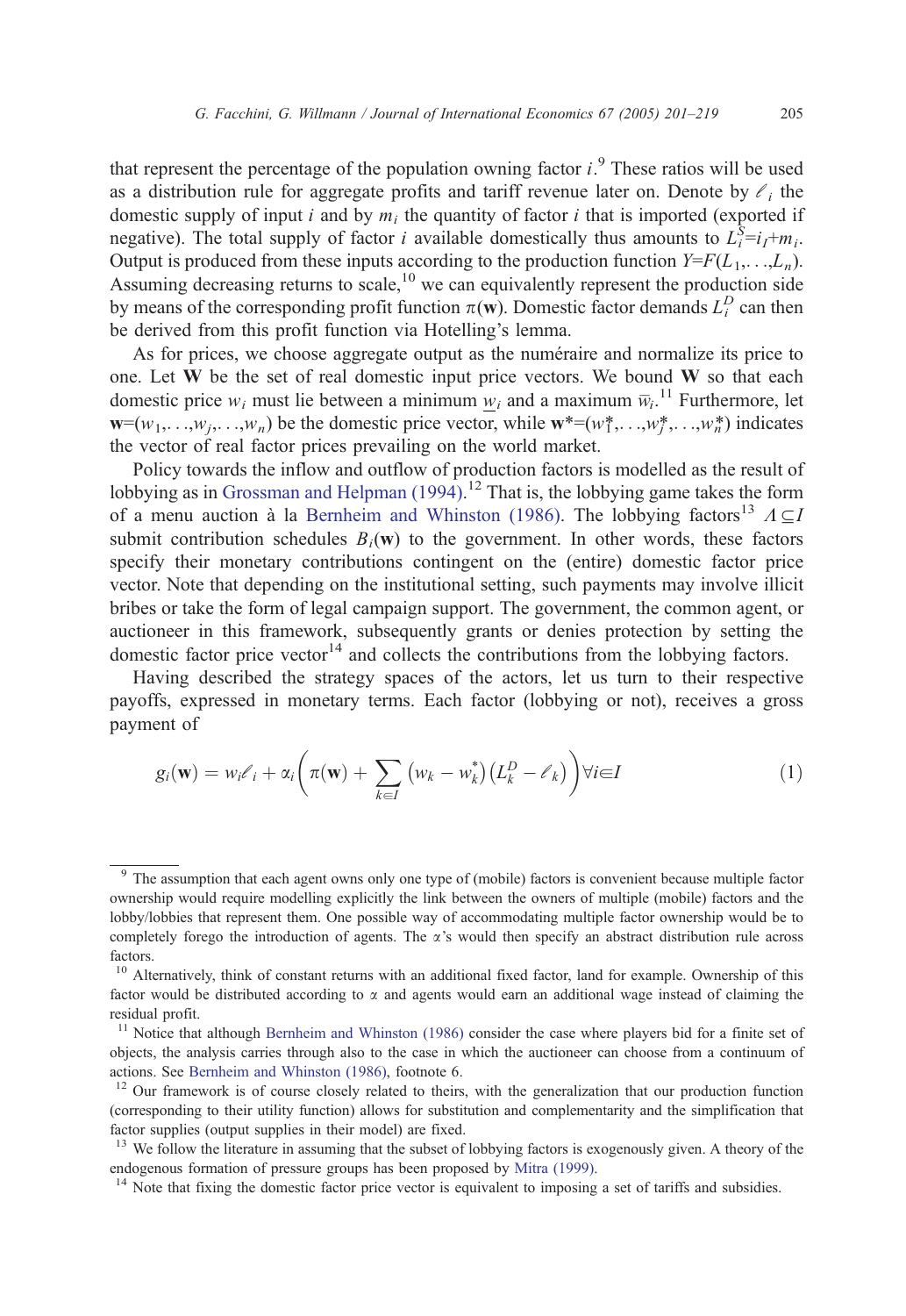where the first term on the right hand side represents its income, and the second its share  $\alpha_i$  of profits and of the revenue from protection.<sup>15</sup> Each organized factor seeks to maximize its net payoff  $n_i(\mathbf{w})=g_i(\mathbf{w})-B_i(\mathbf{w})$ , by choosing a contribution schedule  $B_i(\mathbf{w})$ .

In determining the degree of protection to be granted to each factor, the government weighs the sum of domestic citizens' welfare against the monetary contributions paid by the lobbies. As is standard in this literature–[Grossman and Helpman \(1996\)](#page-17-0) provide a micro-foundation for this specification–the government's objective takes the following linear form:

$$
S = a \sum_{i \in I} g_i(\mathbf{w}) + \sum_{i \in A} B_i(\mathbf{w}) \ a \geq 0
$$

This objective function implies that that the elected politicians value one dollar of contributions in their campaign coffers more than one dollar left with the public.<sup>16</sup>

#### 3. The equilibrium protection structure

We are now ready to characterize the equilibrium protection structure resulting from this game. Denote by  $A_{-i}$  the set of lobbying factors minus the *i*th lobby,  $\Lambda \setminus \{i\}$ . We are interested in a subgame perfect Nash equilibrium of the factor protection game, defined as follows:

**Definition 1.** The collection  $(\{B_i^0(w)\}_{i \in A}, w^0)$  is a subgame perfect Nash equilibrium of the factor protection game if  $B_i^0$  is feasible for all  $i \in A$ , w<sup>0</sup> maximizes a  $\sum_{i\in I} g_i(\mathbf{w}) + \sum_{i\in A} B_i^0(\mathbf{w})$ , and, given  $\{B_j^0(\mathbf{w})\}_{j\in A_{-i}}$ , no lobby *i* has an alternative feasible strategy  $B_i(\mathbf{w})$  that would yield a higher (net) payoff.

In other words, the collection  $({B_i^0(w)}_{i \in \Lambda}, w^0)$  is an equilibrium if each group's schedule is optimal for its members, given the expected contributions of the other lobbies and the policy maker's anticipated choice.

To refine the set of possible equilibria, we follow [Grossman and Helpman \(1994\)](#page-17-0) and assume that the contributions schedules  ${B(w)}_{i\in I}$  are differentiable, at least around the equilibrium price vector. This assumption guarantees that the contribution schedules are locally truthful. In other words, around the equilibrium price vector  $(w^0)$ , the effect of a marginal change in policy matches the marginal change in the lobbies'

<sup>&</sup>lt;sup>15</sup> Note that we implicitly assume that the shares are the same for profits as well as for tariff revenue. If we were to relax this assumption, the qualitative results would carry through as long as the correlation between the two distribution rules is sufficiently high. Since we do not have an informed prior concerning this correlation, we prefer to work with the convenient assumption of identical distribution rules.

<sup>&</sup>lt;sup>16</sup> To see this point, note that  $n_i(\mathbf{w})=g_i(\mathbf{w})-B_i(\mathbf{w})$  if  $i \in A$  and  $n_i(\mathbf{w})=g_i(\mathbf{w})$  if  $i \notin A$ . The objective function of the government can then be rewritten as  $S = a \sum_{i \in I} n_i(\mathbf{w}) + (1 + a) \sum_{i \in A} B_i(\mathbf{w})$  and every dollar contributed by a lobby is worth  $1+a$  dollars to the incumbent politician.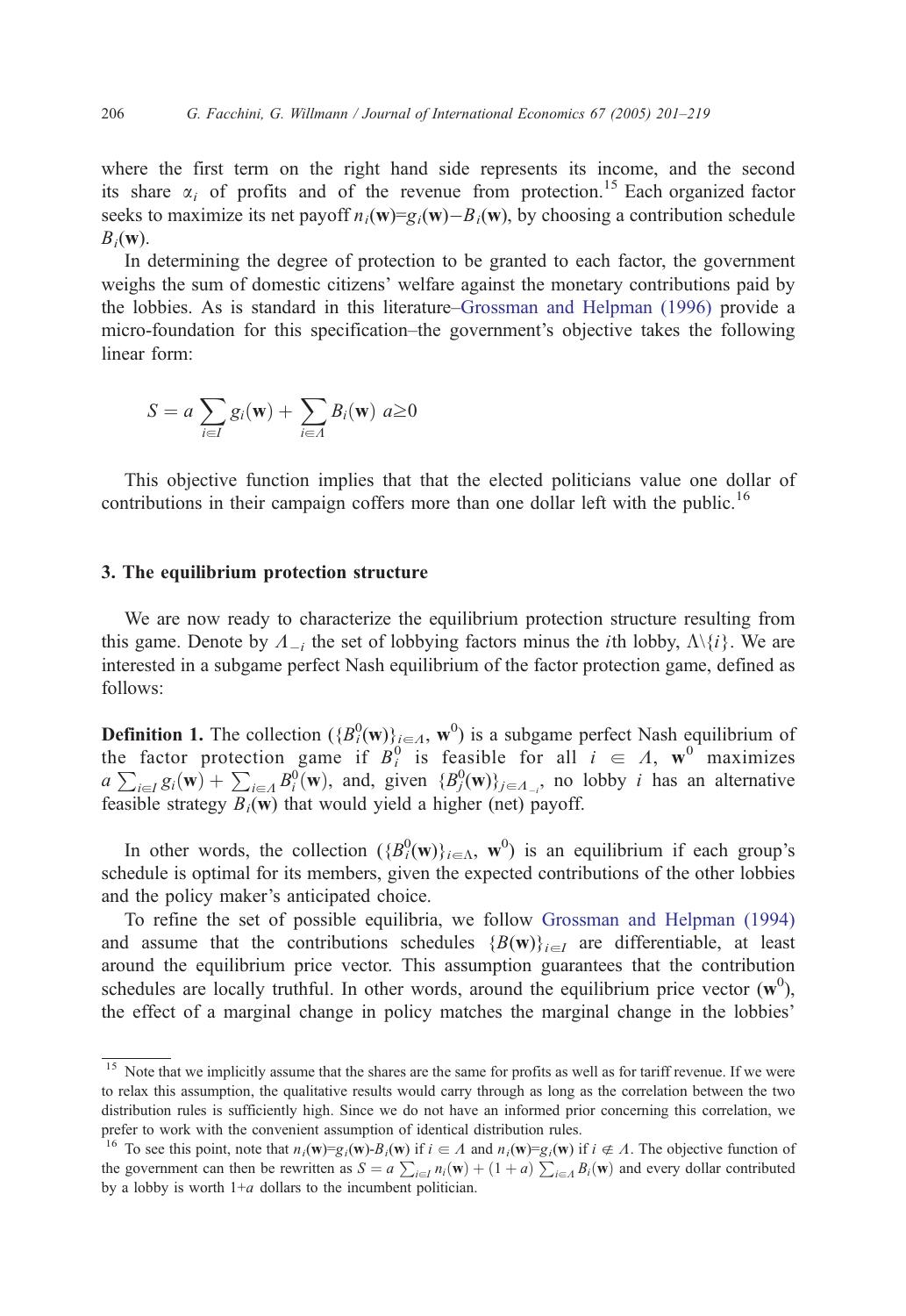gross welfare.<sup>17</sup> Using Lemma 2 from [Bernheim and Whinston \(1986\),](#page-17-0) we can then prove the following

**Proposition 1.** In an interior equilibrium, the government chooses a domestic price vector w that satisfies

$$
w - w^* = \left(\nabla_w^2 \pi\right)^{-1} z = -\nabla^2 F z \tag{2}
$$

where  $\nabla_w^2 \pi$  denotes the Hessian of the profit function with derivatives taken only with respect to factor prices,  $\nabla^2\bm{F}$  is the Hessian of the underlying production function, and  $z$  a  $n\times1$  column vector whose jth element takes the form

$$
z_j = \frac{(I_j - \alpha_A)\ell_j}{a + \alpha_A}.
$$

and  $I_i$  is an indicator that equals 1 if factor *j* lobbies and 0 otherwise.

**Proof.** See Appendix A.  $\Box$ 

To gain further insight, expanding the jth component of Eq. (2) we have

$$
w_j - w_j^* = -\frac{1}{a + \alpha_A} \sum_{i \in I} F_{ji}(I_i - \alpha_A) \ell_i \ \forall j \in I. \tag{3}
$$

Consider first the diagonal elements, i.e. that element in each sum for which  $j=i$ . Strict concavity of the production function implies that  $F_{ii}$  is negative. Therefore, leaving aside the other terms in the sum for a moment, if the factor under consideration lobbies  $(I<sub>i</sub>=1)$  we see an import tariff (an export subsidy) because  $\alpha_{\Lambda} \leq 1$ . If, on the other hand, this particular factor does not lobby, then it has to endure an import subsidy (an export tax). The tariff (export subsidy)–or the absolute value of the import subsidy (export tax)–is increasing in  $F_{ii}$  and  $\ell_i$  but decreasing in a and  $\alpha_{\Lambda}$ . The direction of these effects is intuitive. The more weight the government places on social welfare (parameter  $a$ ), the lower the tariff. The larger the share of the domestic population involved in lobbying activities  $(\alpha_{\Lambda})$ , the lower the tariff each lobby obtains because their efforts partially offset each other. The greater the curvature of the production frontier  $(|F_{ii}|)$ , the higher the tariff according to a modified Ramsey rule. And, finally, the greater the domestic supply of a factor, the higher the tariff it can obtain.

Suppose the off-diagonal terms are indeed zero, i.e.  $\frac{\partial^2 F}{\partial w_i \partial w_j} = \frac{\partial^2 \pi}{\partial w_i \partial w_j} = 0 \ \forall i \neq j$ . Then the production function is additively separable. We briefly discuss this special case to explore the connection between our result and what [Grossman and Helpman \(1994\)](#page-17-0) obtain for trade in final goods. Define the proportional tariff imposed on factor *i* as  $t_i = \frac{w_i - w_i^*}{w_i^*}$ . Then, for all  $i \in I$ , these tariffs are implicitly given by

$$
\frac{t_i}{1+t_i} = \frac{I_i - \alpha_A}{a + \alpha_A} \times \frac{\ell_i/m_i}{\epsilon_{m_i,w_i}}
$$

 $17$  For this reason, [Grossman and Helpman \(2002\)](#page-18-0) call these contributions "compensating."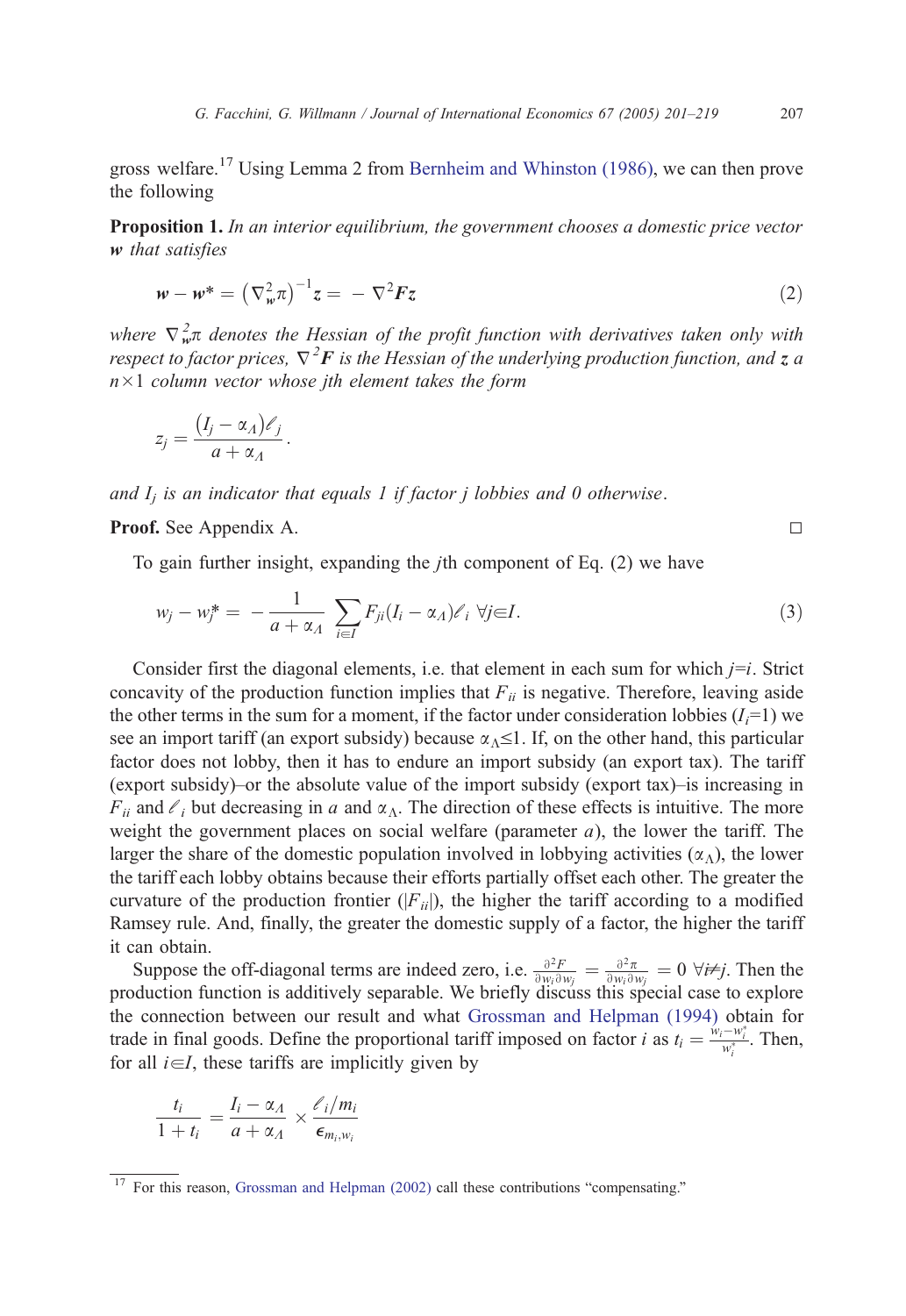where

$$
\epsilon_{m_i,w_i} = -\frac{\partial m_i}{\partial w_i} \times \frac{w_i}{m_i}
$$

This is exactly analogous to the result obtained by [Grossman and Helpman \(1994\)](#page-17-0) in their paper where tariffs apply to trade in final goods.<sup>18</sup>

Departing from this special case, let us emphasize that we view a full matrix of substitution (or rather complementary) effects as essential on the production side. If two factors i and j are complements, then  $F_{ii}$ >0, whereas if another pair of factors i and k are substitutes, then  $F_{ik}$ <0.<sup>19</sup> How do these relationships affect the equilibrium protection levels? A lobbying complement will have a detrimental effect on the protection level granted to the other factor.<sup>20</sup> Letting in more imports increases the marginal product of the complement. The complement therefore has an incentive to lobby against protection for the other factor to secure a higher marginal product and consequently real wage for itself. A lobbying substitute, on the other hand, positively affects the other factor's equilibrium protection level because letting in more imports of either factor would not only decrease the marginal product–and thereby the real wage–of the factor itself, but also that of its substitute. The substitute therefore also has an incentive to lobby for protection on behalf of its "partner." In the extreme case of perfect substitutes we could combine both into a single factor and the increased weight of this new single factor would lead to a higher tariff as seen above. If the complement or substitute does not lobby then the effects are reversed. The existence of a complement (substitute) makes demand for the factor in question less (more) elastic. The government will therefore set a higher (lower) tariff than it would have in the additively separable case.

Given the role of complementarities among factors in shaping policy, it seems natural to ask whether our equilibrium is coalition proof. To address this question, we use the results established by [Bernheim and Whinston \(1986\)](#page-17-0) for (globally) truthful contribution schedules. As we have already stressed, the assumption that the contribution schedules used by the agents are differentiable implies that they are locally truthful around the equilibrium point. Globally truthful schedules exhibit this property everywhere, i.e. take the form  $B_i^T(\mathbf{w},B)$ =max  $\{0, g_i(\mathbf{w})-B\}$  for some B determined endogenously in the model. Since the gross pay-off functions are differentiable, truthful schedules are differentiable as well—except potentially at the point where they become zero. Bernheim and Whinston show that each bidder's best reply correspondence contains a truthful schedule. Furthermore, truthful equilibria are efficient and any efficient outcome can be supported as a truthful Nash equilibrium. Finally, all truthful Nash equilibria are coalition proof.

<sup>&</sup>lt;sup>18</sup> In their framework, the assumptions that lead to this result are the existence of sector specific factors and a quasilinear, separable utility function.

<sup>&</sup>lt;sup>19</sup> There is an alternative definition of gross substitutes that is based on the factor demand functions. Note that our definition does not suffer from the inconsistency usually associated with "uncompensated" effects.

<sup>&</sup>lt;sup>20</sup> [Gawande and Bandyopadhyay \(2000\)](#page-18-0) and [McCalman \(2004\),](#page-18-0) modelling the role of lobbying by the producers of one intermediate input in the trade context, show that a similar effect obtains between the one input and output. However, in such a framework, they cannot address the general effects we are discussing here.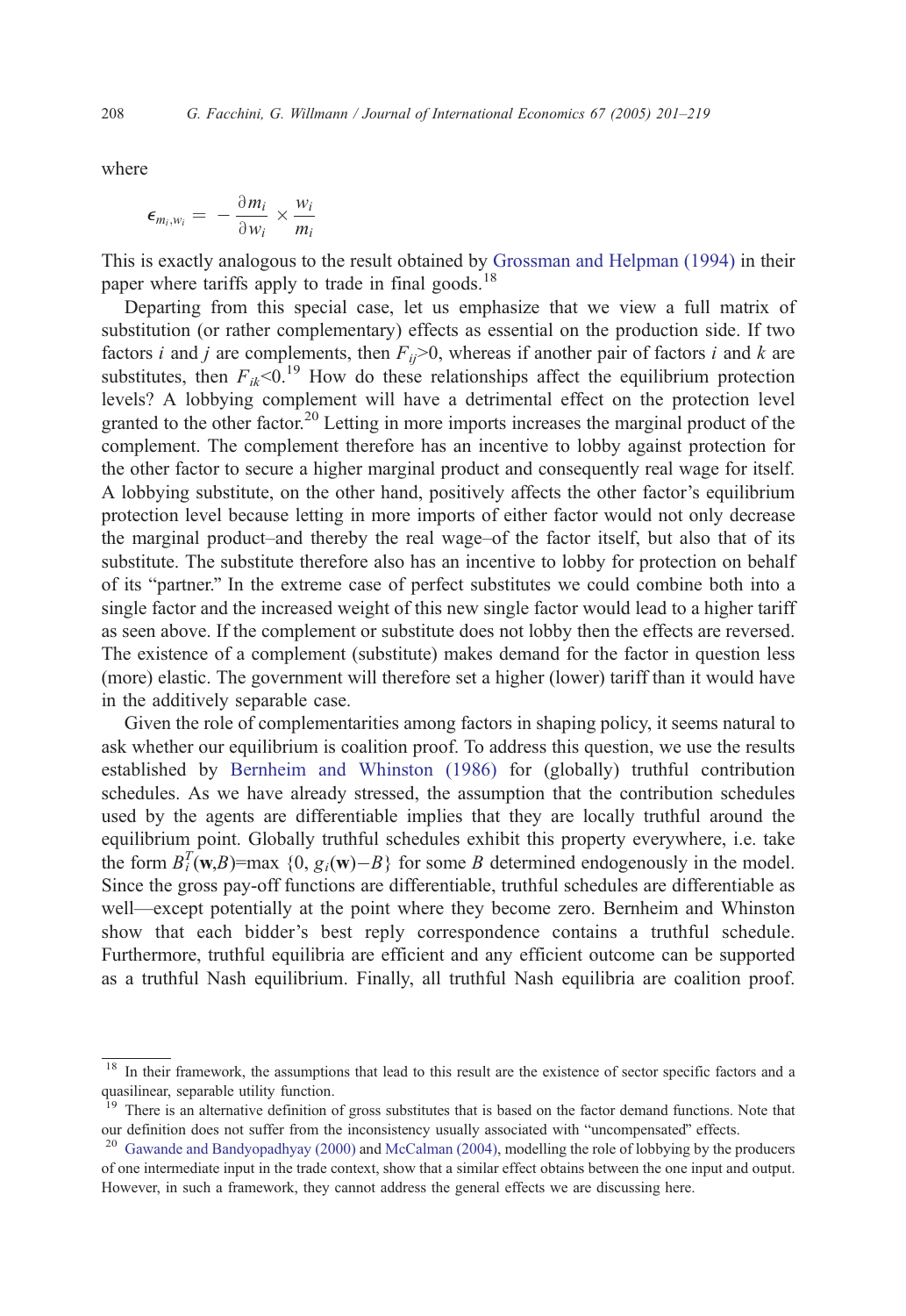Based on these properties, they advocate truthful equilibria as "appealing, perhaps even  $focal$ .

Let us now turn our attention to the contribution schedules. How much does a particular lobby pay the government to obtain its preferred policy? To answer this question suppose the factor  $i \in A$  did not lobby or offered a zero contribution. Given the equilibrium contribution schedules of the other lobbies, the government would then choose a price vector

$$
\mathbf{w}^{-i} \in \arg \max_{\mathbf{w} \in \mathbf{W}} a \sum_{i \in I} g_i(\mathbf{w}) + \sum_{i \in A_{-i}} B_i^0(\mathbf{w}).
$$

In equilibrium–with factor  $i$  lobbying–the government must attain at least this payoff level. Since lobby i will not contribute more than necessary, it follows that

$$
a \sum_{i \in I} g_i(\mathbf{w}^{-i}) + \sum_{i \in \Lambda_{-i}} B_i^0(\mathbf{w}^{-i}) = a \sum_{i \in I} g_i(\mathbf{w}^0) + \sum_{i \in \Lambda} B_i^0(\mathbf{w}^0)
$$

and hence

$$
B_i^0(\mathbf{w}^0) = a \sum_{i \in I} g_i(\mathbf{w}^{-i}) + \sum_{i \in \Lambda_{-i}} B_i^0(\mathbf{w}^{-i}) - a \sum_{i \in I} g_i(\mathbf{w}^0) - \sum_{i \in \Lambda_{-i}} B_i^0(\mathbf{w}^0)
$$

By optimality of  $w^{-i} B_i^0(w^0)$  must be (weakly) positive. We can therefore conclude that all lobbies pay non-negative contributions in equilibrium.<sup>21</sup>

If the government of the receiving country is not able to discriminate between different types of labor and/or capital, it might decide to implement the same level of protection for a group of factors. How will this restriction affect the equilibrium outcome?

Notice first that if we focus our analysis on equilibria in which players use globally truthful contributions schedules, the factors subject to the common tariff will continue to lobby separately. This is the case because even in this new game, in which the government implements a lower-dimensional policy-vector, the equilibrium is coalition-proof, as shown in Theorem 3 of [Bernheim and Whinston \(1986\).](#page-17-0)

As for the determination of the equilibrium policy outcome, suppose next, for simplicity, that only two factors  $j \in C = \{ y, z \}$  are subject to a common policy. Furthermore, by appropriate choice of units, assume that the world factor prices  $w_v^*$  and  $w_z^*$  are equal. Focusing on the case of a separable production function, and following the same argument as in the Proof of Proposition  $1<sup>22</sup>$  we can derive the equilibrium protection structure as described in the following

<sup>&</sup>lt;sup>21</sup> If we want to go beyond this simple result–contributions could not be negative, after all–we again need to focus on globally truthful contribution schedules. One can then solve for the reservation utilities of all lobbies and subsequently for their actual contribution schedules. See also [Mitra \(1999\)](#page-18-0) for a characterization. <sup>22</sup> See the Appendix A.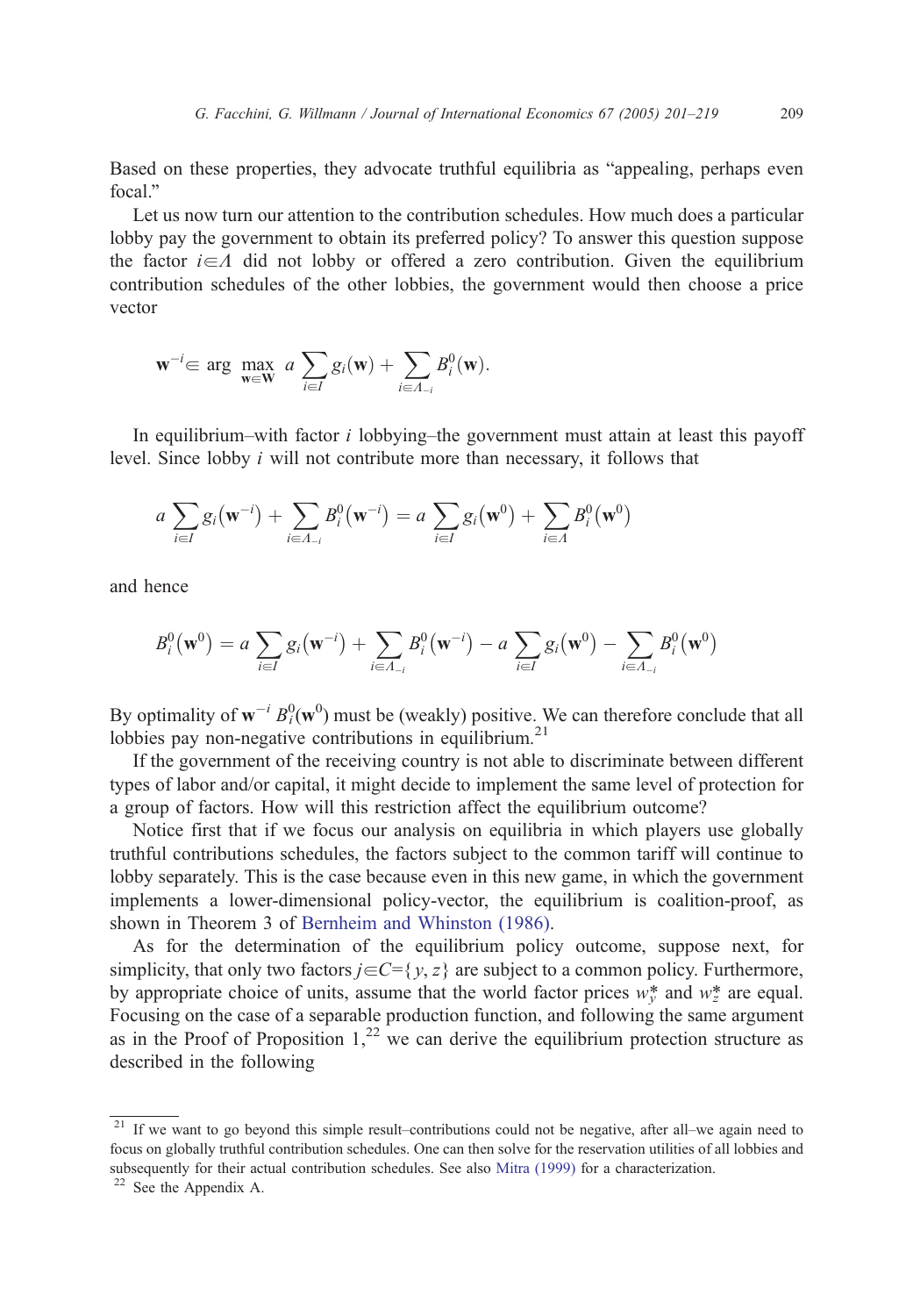**Proposition 2.** In an interior equilibrium, the government chooses a  $(n-1)$ -dimensional domestic price vector  $\mathbf{w}^C$  such that

$$
w_j^C - w_j^* = -\frac{1}{a + \alpha_A} F_{jj} (I_j - \alpha_A) \ell_j \ \forall j \in I \setminus C. \tag{4}
$$

$$
w_c^C - w_c^* = -\frac{1}{a + \alpha_A} \frac{(I_y - \alpha_A)\ell_y}{1/F_{yy} + 1/F_{zz}} - \frac{1}{a + \alpha_A} \frac{(I_z - \alpha_A)\ell_z}{1/F_{yy} + 1/F_{zz}}.
$$
(5)

Notice that the factors not subject to the restriction continue to receive the same amount of protection as in Eq. (3). In other words  $w_j - w_j^* = w_j^C - w_j^*$  for all  $j \in I \setminus C$ . More interestingly, the common tariff  $(w_c^C - w_c^*)$  for factors y and z turns out to be a weighted average of the original tariffs:

$$
w_c^C - w_c^* = \frac{\partial L_y / \partial w_y}{\partial L_y / \partial w_y + \partial L_z / \partial w_z} \left( w_y - w_y^* \right)
$$
  
+ 
$$
\frac{\partial L_z / \partial w_z}{\partial L_y / \partial w_y + \partial L_z / \partial w_z} \left( w_z - w_z^* \right)
$$
(6)

In other words, the more responsive is a factor demand to changes in the own price, the more weight that factor receives in the setting of the common tariff, and the closer is the common level of protection to the original one enjoyed by this factor.

## 4. Quotas

So far we have measured protection as the difference between the world market and domestic prices. For a factor such as capital this seems natural. Taxes on external capital transactions have been used to manage financial flows.<sup>23</sup> Central banks at times impose extra deposit requirement on foreign loans. In addition, fiscal incentives to attract foreign direct investment are a global phenomenon that has become more and more relevant over the last decade.<sup>24</sup> But tariffs constitute only one of the policy instruments available to governments for controlling the international flow of production factors. Where the

<sup>&</sup>lt;sup>23</sup> For a historical perspective on the use of capital controls, see [Cooper \(1999\).](#page-17-0)<br><sup>24</sup> According to [Oman \(2000\)](#page-18-0) "Data on the direct financial and/or fiscal 'cost-per-job' of incentives received by investors in the automobile industry reveal orders of magnitude [...] that often exceeds \$ 100,000." Another example of the effectiveness of low corporate income tax rates in attracting FDI is given by the recent Irish experience ([Barry et al., 1999\)](#page-17-0).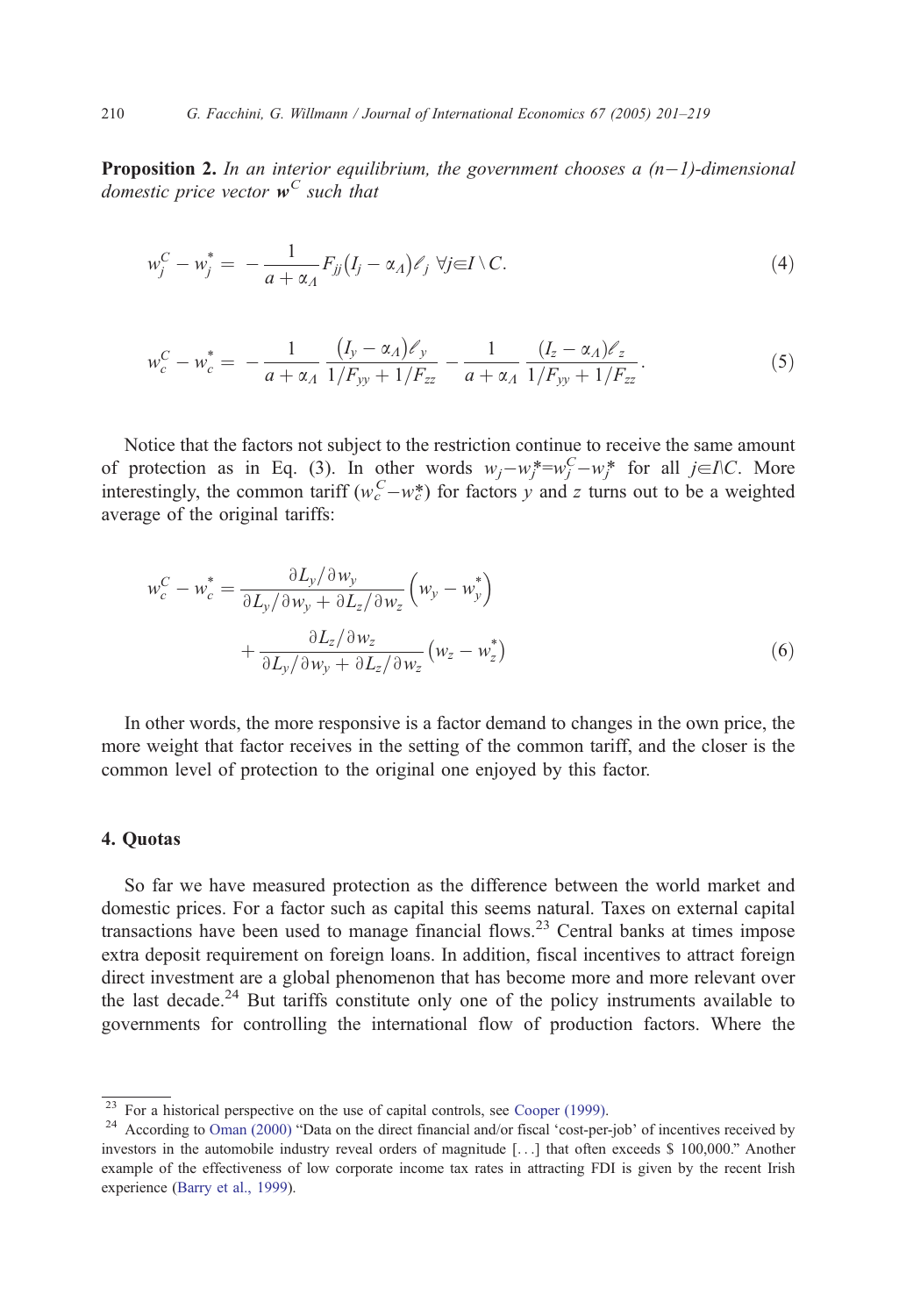migration of labor is concerned, quotas seem to be the norm and immigration taxes are rare.<sup>25</sup>

While it is natural to assume that the revenues from tariffs are fully captured by the domestic government, this seems less appropriate when it comes to quantitative restrictions. Consequently, we allow for the possibility that only part of the quota rent is captured, and the remainder goes to the incoming factor. This reflects the fact that while it is common for immigrants to receive a lower wage than equally skilled natives, it is also true that their compensation in the destination country is higher than in their country of origin.<sup>26</sup>

Let us start by describing the quota game. Define  $\phi(\mathbf{w}) = -\nabla_{\mathbf{w}} \pi$ : W $\rightarrow$ L. In other words,  $\phi$  denotes the negative gradient of the profit function which, by Hotelling's Lemma, equals the factor demands. Furthermore, let  $L^* = \text{Range}(\phi(\mathbf{W}))$ . Then, under the quota game, every organized lobby presents the government with a contribution schedule  $\vec{B}_i(L)$ , that is, a function of the vector of factor quantities L. The government, on the other hand, chooses factor quantities (and thereby implicitly the quotas) and collects the contributions from the lobbies. In terms of payoffs, every lobby receives

$$
\tilde{\mathbf{g}}_i(\mathbf{L}) = \phi_i^{-1}(\mathbf{L})\ell_i + \alpha_i \Bigg(\pi(\phi^{-1}(\mathbf{L})) + \sum_{k \in I} \gamma k (\phi_k^{-1}(\mathbf{L}) - w_k^*) (\mathbf{L}_k^D - \ell_k) \Bigg),
$$

where  $\gamma_k$  denotes the percentage of rent captured by the government from a quota on inflows of factor  $k$ . The government's objective function is now given by

$$
\tilde{S} = a \sum_{i \in I} \tilde{g}_i(\mathbf{L}) + \sum_{i \in \Lambda} \tilde{B}_i(\mathbf{L}).
$$

A subgame perfect Nash Equilibrium of this quota game is defined as follows:

**Definition 2.** The collection  $(\{\tilde{B}_i^0(L)\}_{i \in A}$ ,  $L^0)$  is a subgame perfect Nash equilibrium of the quota game if  $\tilde{B}_i^0$  is feasible for all  $i \in A$ ,  $\mathbf{L}^0$  maximizes  $a \sum_{i\in I} \tilde{g}_i(L) + \sum_{i\in L} \tilde{B}_i^0(L)$  and, given  $\{\tilde{B}_j^0(L)\}_{j\in \Lambda_{-i}}$ , no lobby *i* has an alternative feasible strategy  $\tilde{B}_i(L)$  that would yield a higher (net) payoff.

As a preliminary step we establish the following result.

**Lemma 1.** Let  $W_I$  be a subset of W where  $J \subseteq I$  components are fixed, and similarly define  $L_J \subseteq L$  and  $L_J^* \subseteq L^*$ . Then, for all J, the mapping  $\phi_J:W_J\rightarrow L_J(=L_J^*)$  is a bijection.

<sup>&</sup>lt;sup>25</sup> It is worth pointing out, though, that many tax codes (the US is no exception) include special provisions for foreign workers which amount to an implicit immigration tax. Furthermore, during earlier waves of mass migration, the use of fiscal instruments to control inflows of foreign workers was rather common. The United States, for example, introduced a head tax of 50 cents per migrant in 1882, that was progressively raised to \$ 8 in 1917. Canada was even more proactive in using taxes and subsidies to control the composition of the immigrant population. In 1870, it introduced a travel fund of C\$ 30 per adult for Mennonites that agreed to build settlements, while in 1885 an Immigration Act was passed by Parliament to "restrict and regulate Chinese immigration" by assessing a tax of C\$ 50 per head. This tax was raised to C\$ 200 in 1910. For more details on past immigration policies we refer the reader to the interesting work of [Timmer and Williamson \(1996\).](#page-18-0)<br><sup>26</sup> Note that in this paper we do not endogenize the choice of the policy instrument to be used, or the degree of

rent capturing. [Maggi and Rodriguez-Clare \(2000\)](#page-18-0) address this question in the trade context.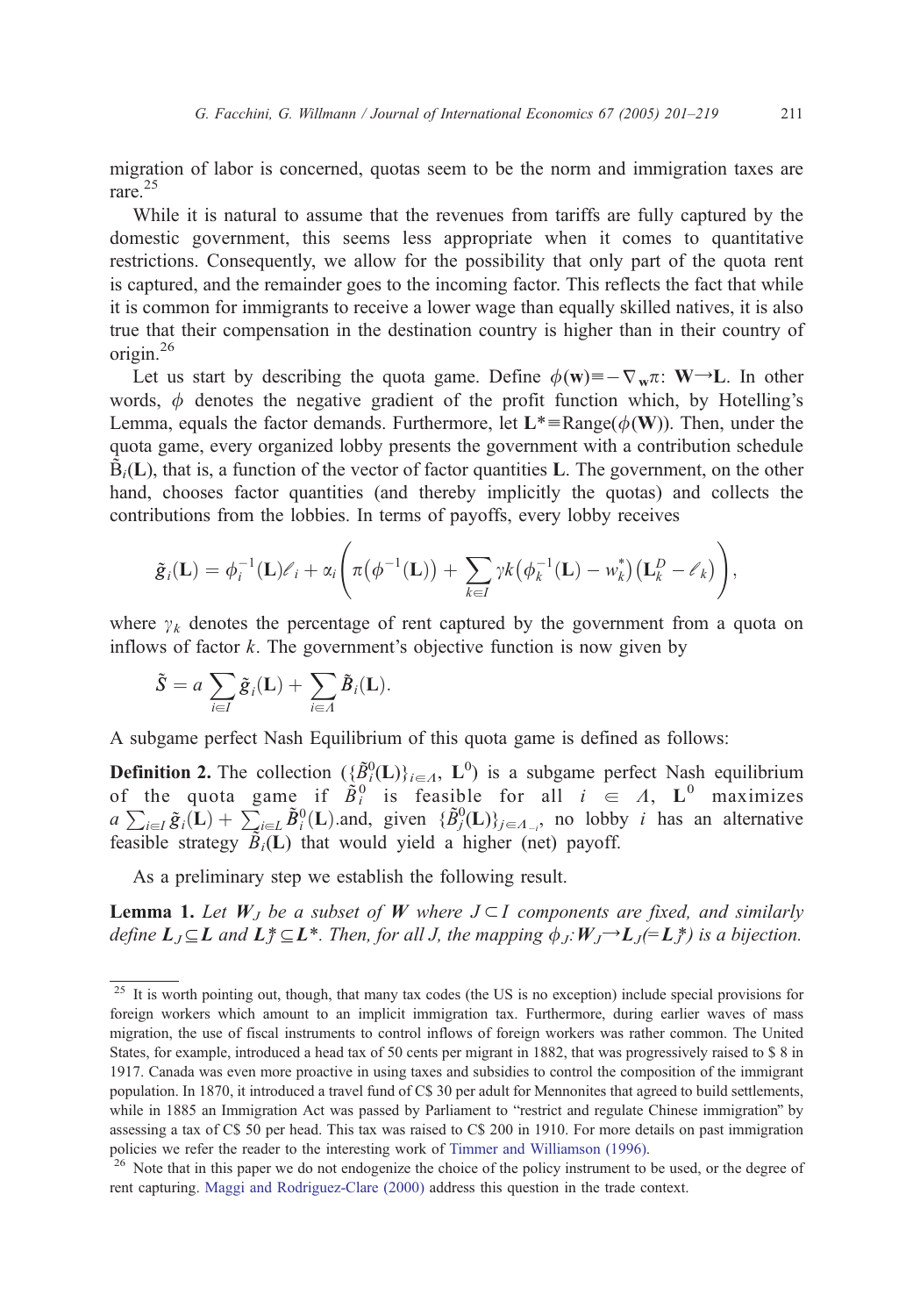**Proof.** See Appendix A.  $\Box$ 

Using Lemma 1 and taking into account partial rent capturing, we can derive the following result.

**Proposition 3.** In an interior equilibrium under partial capturing the government chooses a vector of quantitative restrictions q or equivalently the domestic employment vector  $L=q+\ell$  that satisfies

$$
\Gamma(\phi^{-1}(L) - \mathbf{w}^*) = (\nabla^2_{\mathbf{w}} \pi)^{-1} \tilde{\mathbf{z}} = -\nabla^2 F \tilde{\mathbf{z}} \tag{7}
$$

where  $\Gamma$  is a diagonal matrix with elements  $\{\gamma_1,\ldots,\gamma_n\}$  and  $\tilde{z}$  a (n×1) column vector whose *jth* element is

$$
\tilde{z}_j = z_j - (1 - \gamma_j) (L_j - \ell_j)
$$

To explore the effects of partial capturing on the tariff-equivalent of the quota, $27$  let us expand the *j*th component of Eq.  $(7)$ 

$$
\phi_j^{-1}(\mathbf{L}) - w_j^* = -\frac{1}{\gamma_j} \sum_{i \in I} F_{ji} \left( \frac{(I_i - \alpha_A)\ell_i}{a + \alpha_A} - (1 - \gamma_i)(L_i - \ell_i) \right) \, \forall j \in I \tag{8}
$$

First, consider the case of full capturing of the quota rent. The RHS of Eq. (8) then coincides with the solution we found for price restrictions in Eq. (3). This establishes the equivalence of price and quantity restrictions which is familiar from the competitive trade context. Nevertheless, this result is remarkable here given that we are modelling the strategic interaction among different groups. In fact we can show the following stronger result:

**Proposition 4.** The tariff game is strategically equivalent to the quota game.

**Proof.** Define  $\tilde{B}_i(L)=B_i(\phi^{-1}(L))$  for all  $i \in A$  and apply Lemma 1.

The intuition for this result is straightforward. Lemma 1 guarantees that the government can control the outcome in the factor market–i.e. the combination of factor employment and prices–by either setting domestic prices or domestic employment. The lobbies' contributions depend only on the outcome, not on the policy variable used to achieve it.<sup>28</sup>

Coming back to Eq. (8), let us now discuss the case in which rent capturing is partial. We can see that the effect of reduced rent capturing works through two channels. On the one hand, when rent capturing is partial, the decrease in revenues equally affects everyone. However, the government prefers to see a disproportionate share of this cost being born by the unorganized groups and wants to protect the organized sectors, hence tightening

<sup>&</sup>lt;sup>27</sup> Notice that strictly speaking this expression is appropriate only under full capturing as we will show below. <sup>28</sup> Notice that a similar result can be obtained also for the original [Grossman and Helpman \(1994\).](#page-17-0) See F et al. (2003).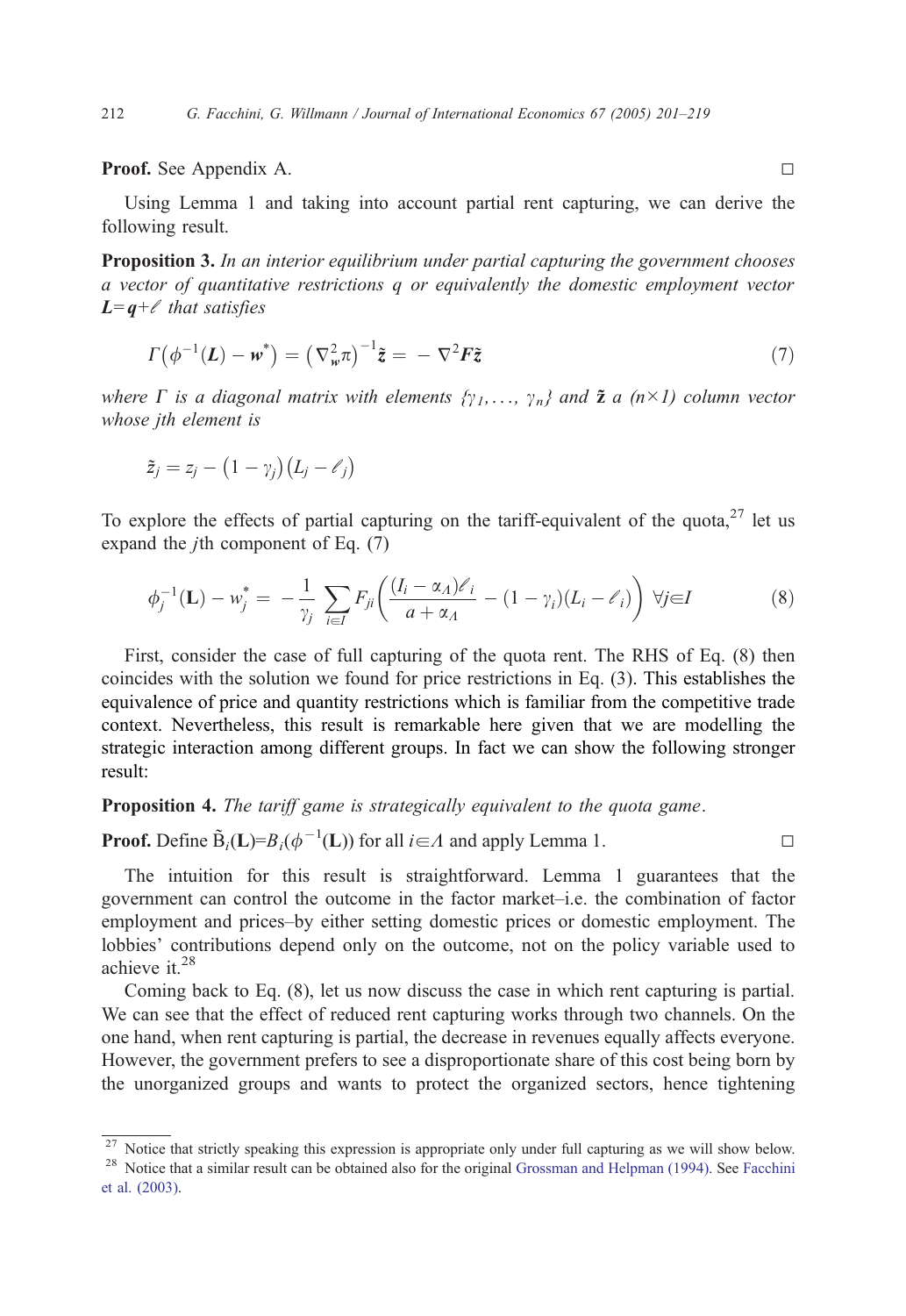policy. This effect is captured by the inverse of  $\gamma_i$ . As for the second channel, under full capturing, the effect of a change in protection on government revenue is completely offset by an opposing effect on profits. When capturing is partial, this is no longer the case. Whereas the effect on profit is the same as before, the implied change in revenues falls short of offsetting the former. This renders protection less attractive.

Finally, note that Lemma 1 can accommodate also the case in which the government chooses a mix of quotas for some factors and price restrictions for others. The resulting policies–tariffs or tariff equivalents–are then determined by the right hand side of Eq. (8), with  $\gamma_i=1$  for every factor *j* that is subject to a tax.

#### 5. Long run effects

Even though our basic model is static in nature, it is interesting to analyze its long run implications by means of a series of comparative static exercises. First, we focus on the effects of technological progress that takes place in the home country as well as in the rest of the world. We show that Hicks-neutral technological progress in the home country tends to increase protection and factor employment, whereas–by a similar logic–an increase in productivity abroad leads to a decline in domestic factor employment.

Subsequently, we consider the long run implications of factor mobility when the owners of the mobile factor actually settle in the destination country and (a percentage of) their offspring are naturalized. We find that the extent of protection granted to the domestic factor (including the immigrants' offspring) increases and that, depending on the fraction of the offspring obtaining naturalization, this leads to a reduced inflow of immigrants, or potentially to an outflow if the naturalization rate is very high. In carrying out these analyses we focus on the separable case and point out the additional implications of complementarity and substitutability whenever it is appropriate. Furthermore, for simplicity, we concentrate on import competing factors that are actively lobbying.<sup>29</sup>

## 5.1. Technological change

Let us first consider technological progress in the home country that is of the Hicksneutral type.<sup>30</sup> Formally, the production function now takes the form  $Y = A(t) F(L_1, ..., L_n)$ , where  $A(t)$  describes the level of technology that is available at time t. How does an increase in  $A(t)$  affect the policy towards factor inflows as well as the very size of the inflows themselves? Without loss of generality, let us assume that  $A(t=1) > A(t=0)=1$ . Holding the employment vector fixed, this will lead to an increase in aggregate output by a factor of  $A(1)$ , as well as to an equi-proportionate increase in the marginal product of each production factor.

 $29$  The extension of the analysis to include the three other possible cases is straightforward.

<sup>&</sup>lt;sup>30</sup> Of course, technological progress need not be Hicks-neutral. Indeed, recent evidence for industrialized countries suggests that it is skill-biased. While explicitly introducing skill bias would affect the magnitude of our findings, it would not change our results qualitatively.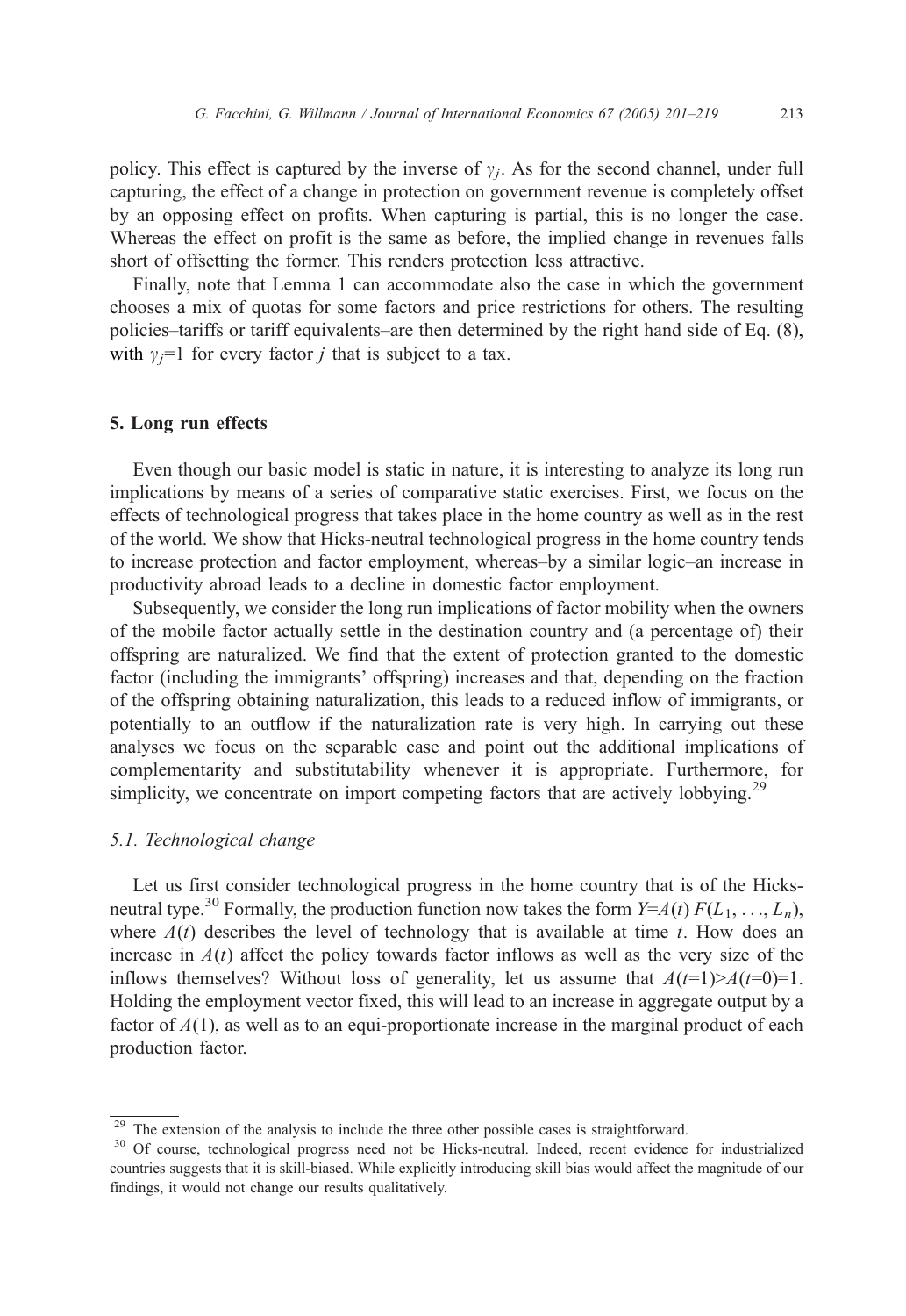As for the endogenous determination of policy towards factor movements, Eq. (3) now becomes

$$
w_j' - w_j^* = -\frac{A(t)}{a + \alpha_A} F_{jj} (I_j - \alpha_A) \ell_j \ \forall j \in I.
$$
\n
$$
(9)
$$

It follows that an increase in  $A$  leads to an increase in the endogenous domestic factor price vector from **w** to **w**'. In particular,  $\mathbf{w}' - \mathbf{w}^* = A(1) (\mathbf{w} - \mathbf{w}^*)$ , which implies that the factor price vector increases less than proportionally, i.e.  $w' \leq A(1) w^{31}$ . Recall that the marginal product, on the other hand, increases proportionally with  $\Lambda$  when employment is held constant. Hence, in order to restore the first order condition for profit maximization, the marginal product will have to decrease, implying a higher equilibrium factor employment. We can summarize this argument as follows:

Proposition 5. Under separability of the production function, Hicks-neutral technological progress leads to an increase in protection and to higher employment for each of the lobbying factors.

How will this result be affected if we allow for substitutability and complementarity between production factors? Consider the case where factors  $i$  and  $j$  are complements. An inflow of factor  $j$  then tends to increase, ceteris paribus, the marginal product of factor  $i$ . This effect works against the required decrease in marginal product. Consequently, the inflow of factor  $i$  necessary to restore optimality will need to be larger. If factor  $i$  and  $j$  are substitutes instead, the effects are reversed and the additional inflows will be smaller.

So far we have considered technological change in the home country. Alternatively, we could analyze the effects of an increased productivity in the rest of the world. First note that technological change abroad will be reflected in the vector of world factor prices,  $w^*$ . In particular, technological progress in the rest of the world translates into higher world factor prices and, as can be seen from Eq. (3), this price change is transmitted one-to-one to domestic factor prices. In order to restore the first order conditions for profit maximization, the marginal product of each factor has to increase, which requires a decline in factor employment. In other words, technical progress in the rest of the world is the mirror image of technological change at home.

#### 5.2. Lasting effects of immigration

In the case of labor services, the inflow of the production factor is often accompanied by the physical relocation of the owners to the destination country.<sup>32</sup> In the basic version of our model, the welfare of immigrants is not included in the objective function of the government, nor are immigrants allowed to lobby. While this assumption is realistic in the short run, over longer time horizons immigrants (and their offspring) might be naturalized

<sup>&</sup>lt;sup>31</sup> Notice that we are implicitly assuming that the third derivatives of the production function are well-behaved so that the direct effects dominate.

<sup>&</sup>lt;sup>32</sup> This could also be the case for other factor inflows—many traditional immigration countries, for example, allow the immigration of entrepreneurs provided that they invest enough capital in the country.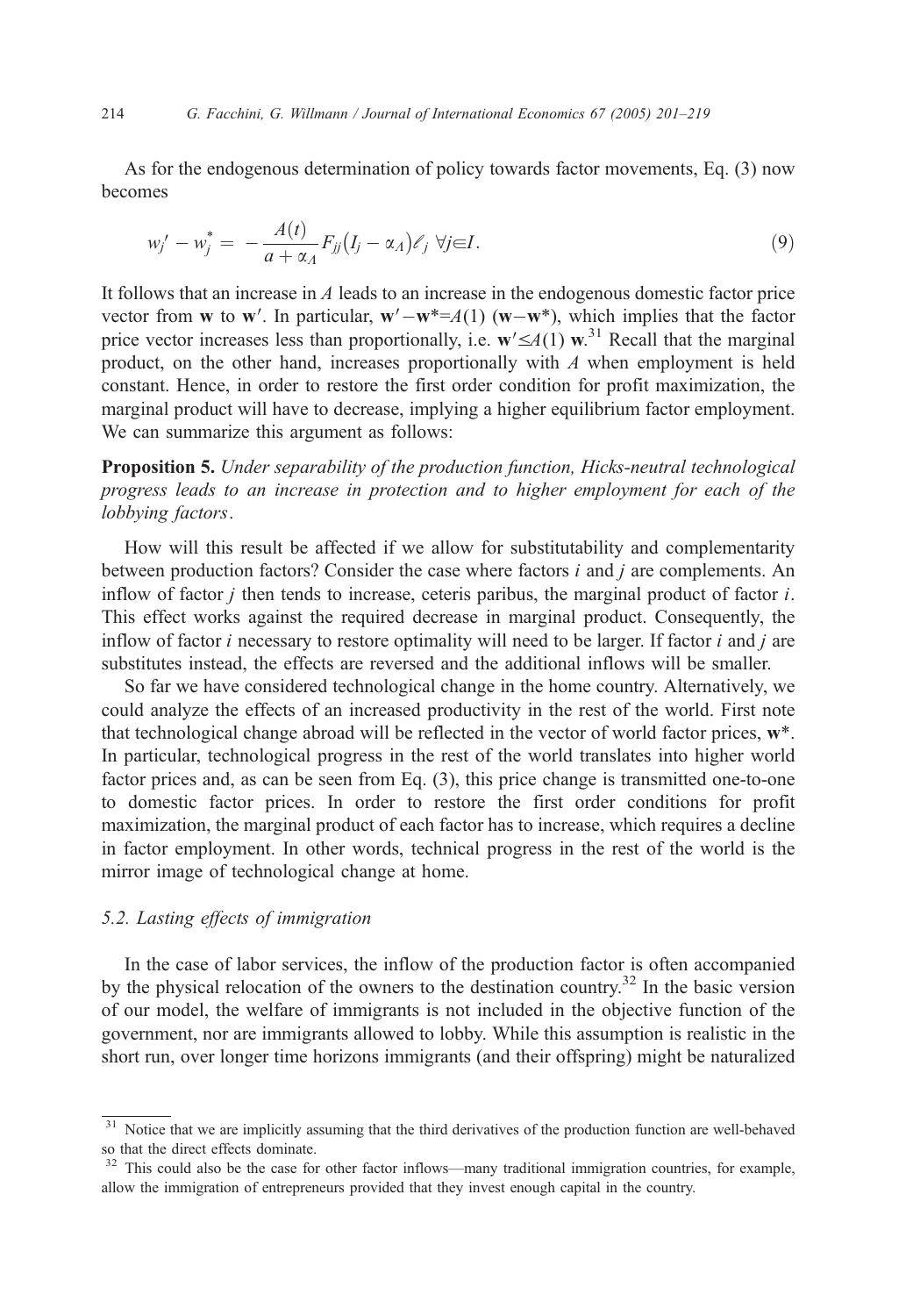and should therefore be treated as natives in the model. How will the naturalization process affect the equilibrium policy?

To keep the dynamic model simple and tractable, let us assume that all agents live for only one period. At the end of each period, domestic and foreign-born residents alike have exactly one child. Furthermore, assume that a share  $\mu$  of the immigrants' offspring are naturalized, i.e. they become citizens of the country to which their parents had migrated, and behave exactly like their domestic counterparts. Formally, this implies that  $\ell_j(t)=\ell_j(t-1)+\mu m_j(t-1)$ , for any period t. Assuming also that the government optimizes period by period and cares only about the current generation, the equilibrium protection policy can be described as follows

$$
w_j(t) - w_j^* = -\frac{1}{a + \alpha_A} F_{jj} (I_j - \alpha_A) [\ell_j(t-1) + \mu m_j(t-1)] \ \forall j \in I.
$$
 (10)

According to Eq. (10), the increased domestic factor supply will lead to an increase in the absolute value of protection. To restore the first order condition for profit maximization, the increase in the domestic price requires a corresponding increase in the marginal product of the factor, and hence total employment must decline in comparison to the previous period. Depending on the value of  $\mu$ , this will lead to a reduced inflow of immigrants, or in the extreme to an outflow if the share of naturalized immigrants is close to one. The reason for this result is that, while allowing immigrants or their offspring to become citizens increases the demand for protection, it simultaneously reduces the need for additional inflows.

#### 6. Conclusion

In this paper, we have addressed two questions: Why do we observe so much government intervention in cross-border factor markets? What are its determinants? To provide an answer, we have developed a political economy model of international factor mobility, in which policy is endogenously determined by the interaction of an electorally driven government and domestic pressure groups. In a menu auction a` la [Bernheim and](#page-17-0) Whinston (1986), organized factors present the government with contribution schedules that specify payments which depend on the degree of protection to be granted by the government. The government then trades off social welfare against contributions, choosing the protection levels–either in terms of prices or quantities–for all the different factors. Since we allow for multiple factors, our model is of considerable generality. Both immigration as well as FDI policy can be explored within our framework. Solving for the equilibrium protection levels reveals how tariffs or quotas that apply to the inflow of foreign factors are determined: they depend, in an important way, on the production structure, the domestic supply of the different factors, and a set of political characteristics of the destination country.

The model can be taken to the data, and a preliminary attempt has been undertaken in [Facchini and Willmann \(2004\).](#page-17-0) In that paper, we estimate the model using a cross section of 20 OECD countries and taking advantage of the variability in policies implemented at the national level. The preliminary results we obtain are encouraging and broadly support the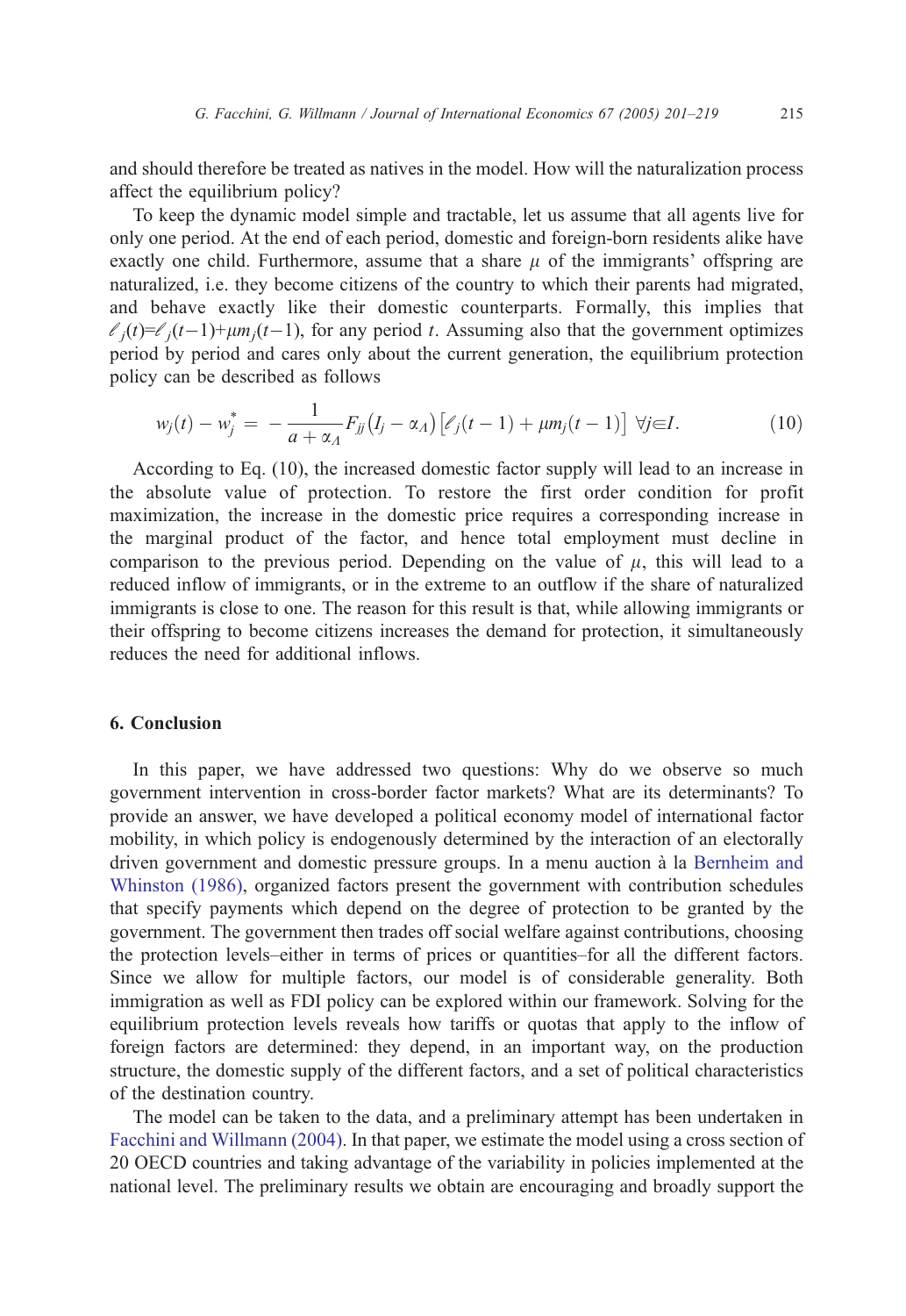model developed in this paper. In particular, our findings highlight both the role of lobbying as well as the importance of complementarities between factors in shaping policy.

As for further theoretical work, we can think of at least three directions in which the model can be extended. One interesting avenue for future research is to include multiple final goods and to consider explicitly the interaction between policy towards factor mobility and trade restrictions in a setup in which lobbying activities play a role on both dimensions. The question that could be addressed in such a framework is to what extent the two sets of instruments are political substitutes/complements. Our framework could also be generalized by considering multiple countries in order to model the domestic determinants of inter-jurisdictional competition for production factors. This seems to be an important issue, given the experiences of many countries that have been engaged in bidding wars to attract foreign direct investment. Finally, the multi-factor setup we have developed in this paper could be used to analyze the spillovers induced by different policies when two or more countries consider liberalizing factor movements within a common market, while retaining protection towards vis-à-vis non-member countries. This is the subject of discussions in the European Union, where members retain ample discretionary power when it comes to exterior migration and FDI policies.<sup>33</sup>

#### Acknowledgement

We would like to thank B. Douglas Bernheim, Peter J. Hammond, and Assaf Razin for their advice and encouragement. Very useful comments were provided by Robert Cumby, Xenia Matschke, Hiro Nakata, Luigi Pistaferri, Luis Rayo, Ravi Singh, Valter Sorana, Marco Sorge, and Cecilia Testa, as well as by seminar audiences at Amsterdam, Autonoma de Barcelona, Carlos III, Essex, Georgetown, Illinois, INSEAD, Munich, Pompeu Fabra, UC Santa Cruz, Stanford, Tilburg, Western Ontario, at ERWIT 2001 and the ES 2002 winter meetings in Atlanta. We especially thank the editor and two anonymous referees for suggestions that substantially improved the paper. The first author gratefully acknowledges financial support provided by a John M. Olin Foundation Dissertation Fellowship. All remaining errors are ours.

## Appendix A

### A.1. Proof of Proposition 1

Proof. Concentrating on differentiable schedules, condition (ii) of Lemma 2 from [Bernheim and Whinston \(1986\)](#page-17-0) translates into

$$
a\sum_{k\in I}\nabla g_k(\mathbf{w}^0)+\sum_{k\in\Lambda}\nabla B_k^0(\mathbf{w}^0)=0,
$$
\n(11)

 $33$  For a first attempt at this task, see [Facchini and Testa \(2004\).](#page-17-0)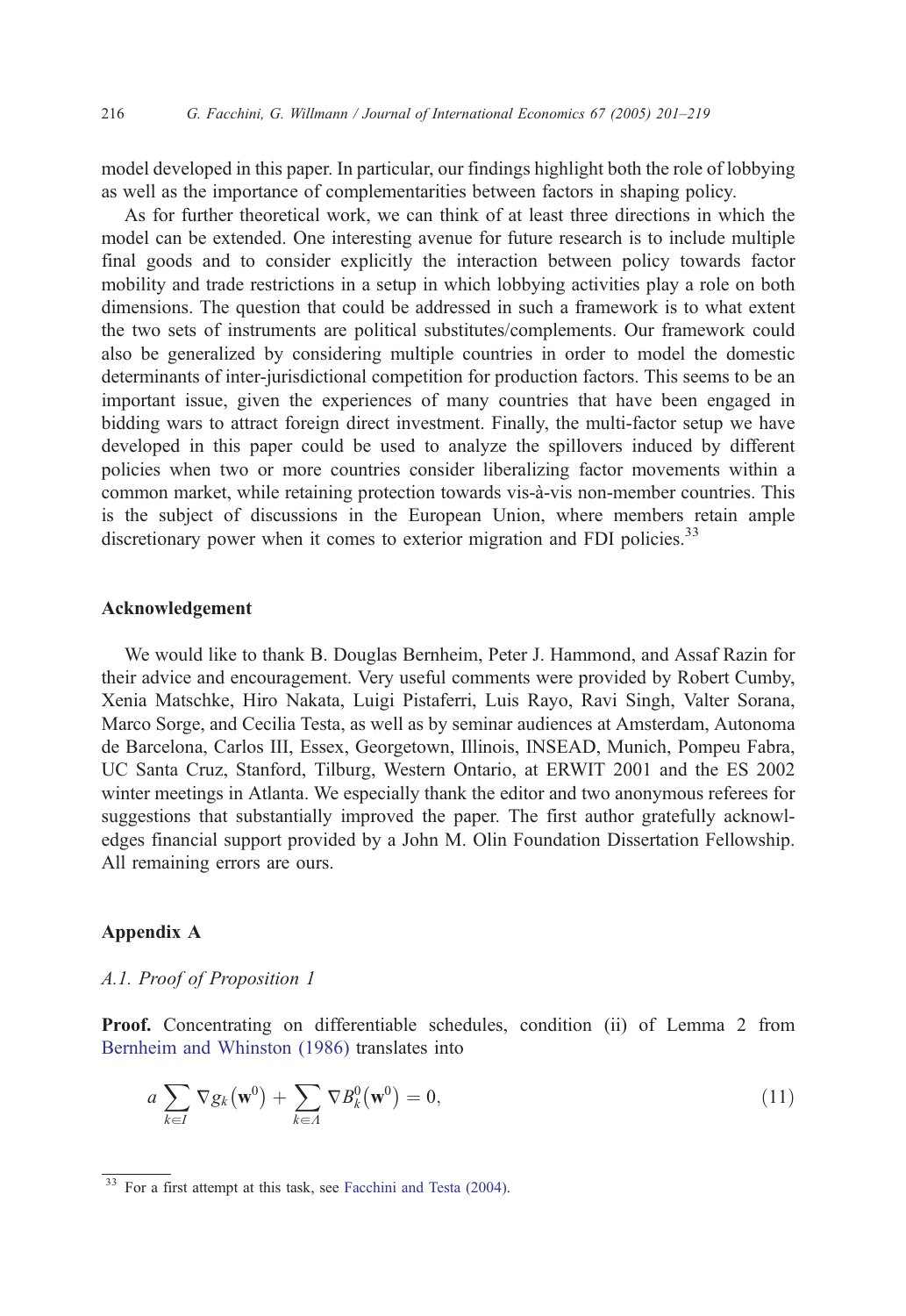and condition (iii) into

$$
a\sum_{k\in I}\nabla g_k(\mathbf{w}^0)+\sum_{k\in A}\nabla B_k^0(\mathbf{w}^0)+\nabla g_i(\mathbf{w}^0)-\nabla B_i^0(\mathbf{w}^0)=0\,\,\forall i\in\Lambda\tag{12}
$$

Combining Eqs. (11) and (12) and we have

$$
\nabla g_i(\mathbf{w}^0) - B_i^0(\mathbf{w}^0) \ \forall i \in \Lambda
$$
 (13)

which shows that the contribution schedules chosen by the lobbies are locally truthful, i.e. the contribution a lobby is willing to pay for a marginal change in the domestic price vector is equal to the marginal change in its gross welfare in a neighborhood of the equilibrium price vector. Summing Eq. (13) over  $i \in A$  and substituting into Eq. (11) gives

$$
a\sum_{i\in I}\nabla g_i(\mathbf{w}^0)+\sum_{i\in A}\nabla g_i(\mathbf{w}^0)=0
$$
\n(14)

Taking a closer look at the gradient of the factors' gross payoff function, we note–cf. Eq.  $(1)$ –that

$$
\frac{\partial g_i(\mathbf{w})}{\partial w_j} = \delta_{ij} \ell_j + \alpha_i \left( -\ell_j + \sum_{k \in I} (w_k - w_k^*) \frac{\partial L_k^D}{\partial w_j} \right) \forall i, j \in I,
$$

where the indicator

$$
\delta_{ij} = \begin{cases} 1 & \text{if } i = j \\ 0 & \text{otherwise.} \end{cases}
$$

Using this derivative we can rewrite the rows of the two sums from Eq. (14) as

$$
\sum_{i\in A} \frac{\partial g_i(\mathbf{w}^0)}{\partial w_j} = I_j \mathcal{E}_j + \alpha_A \left( -\mathcal{E}_j + \sum_{i\in I} (w_i - w_i^*) \frac{\partial L_i^D}{\partial w_j} \right) \forall j
$$
(15)

$$
\sum_{i\in I} \frac{\partial g_i(\mathbf{w}^0)}{\partial w_j} = \sum_{i\in I} (w_i - w_i^*) \frac{\partial L_i^D}{\partial w_j} \forall j
$$
\n(16)

where

$$
\alpha_A = \sum_{i \in A} \alpha_i
$$
 and  $I_j = \begin{cases} 1 & \text{if factor } j \text{ is lobbies,} \\ 0 & \text{otherwise.} \end{cases}$ 

Substituting Eqs. (15) and (16) into Eq. (14) results in a system of equations that we solve for the column vector of equilibrium protection, thus establishing the result.  $\Box$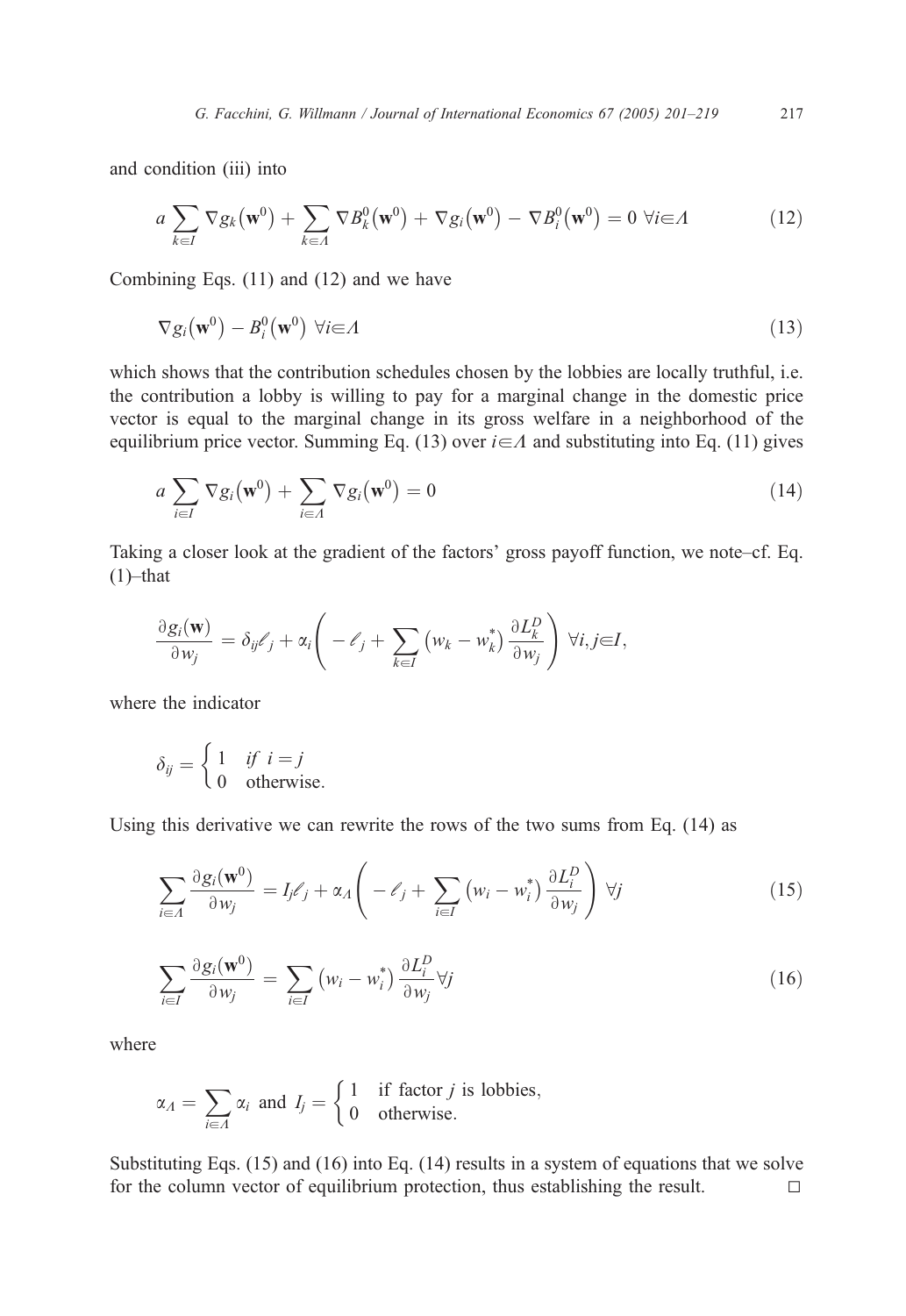#### <span id="page-17-0"></span>A.2. Proof of Lemma 1

**Proof.** Consider the two price vectors  $\mathbf{w}_J$ ,  $\mathbf{\tilde{w}}_J \in \mathbf{W}$  and, without loss of generality, assume that the two vectors share the same first  $j$  components, i.e.

$$
\mathbf{w}_J = \begin{pmatrix} w_1^* \\ \cdots \\ w_j^* \\ \cdots \\ w_{j+1} \\ \cdots \\ w_n \end{pmatrix} \quad \widetilde{\mathbf{w}}_J = \begin{pmatrix} w_1^* \\ \cdots \\ w_j^* \\ \widetilde{w}_{j+1} \\ \cdots \\ \widetilde{w}_n \end{pmatrix}
$$

where  $w_{j+k} \neq \tilde{w}_{j+k}$   $\forall 0 \leq k \leq n-j$ . Suppose now that  $\phi_J(\mathbf{w}_J) = \phi_J(\tilde{\mathbf{w}}_J)$ . This implies that

$$
(\mathbf{w}_J - \tilde{\mathbf{w}}_J)(\phi_J(\mathbf{w}_J) - \phi_J(\tilde{\mathbf{w}}_J)) = 0.
$$

But this contradicts the fact that  $\phi_J$  is monotonic by virtue of  $\pi$  being strictly convex <sup>34</sup>  $\Box$ convex.<sup>34</sup>

## References

- Barry, F., Bradley, J., O'Malley, E., 1999. Indigenous and foreign industry: characteristics and performance. In: Barry, F. (Ed.), Understanding Ireland's economic growth. MacMillan, London, pp. 41 – 68.
- Benhabib, J., 1996. On the political economy of immigration. European Economic Review 40, 1737 1743.
- Bernheim, B.D., Whinston, M.D., 1986. Menu auctions, resource allocation, and economic influence. Quarterly Journal of Economics 101,  $1-31$ .
- Blanchard, E.J., 2004. Foreign Direct Investment, endogenous tariffs and preferential trade arrangements. Mimeo, University of Wisconsin, Madison.
- Briggs, V.J., 1998. Income disparity and unionism: the workplace influences of post-1995 immigration policy. In: Auerbach, J.A., Belous, R.S. (Eds.), The Inequality Paradox: Growth of Income Disparity. National Policy Association, pp.  $112 - 132$ .
- Cooper, R.N., 1999. Should capital controls be banished? Brookings Papers on Economic Activity, 89 125.
- Facchini, G., 2004. The political economy of international trade and factor mobility: a survey. Journal of Economic Surveys  $18$ ,  $1-31$ .

Facchini, G., Testa, C., 2004. Why Join a Common Market? Mimeo, University of Illinois at Urbana Champaign.

Facchini, G., Willmann, G., 2004. The Political Economy of International Factor Mobility: An Empirical Test. Mimeo, University of Illinois at Urbana Champaign.

- Facchini, G., Van Biesebroeck, J., Willmann, G., 2003. Protection for Sale with Imperfect Rent Capturing. Mimeo, University of Illinois at Urbana Champaign.
- Gawande, K., Bandyopadhyay, U., 2000. Is protection for sale? Evidence on the Grossman–Helpman theory of endogenous protection. Review of Economics and Statistics 82, 139–152.
- Gawande, K., Krishna, P., 2003. The political economy of trade policy: Empirical approaches. In: Choi, E.K., Harrigan, J. (Eds.), Handbook of International Trade. Blackwell Publishing, pp. 213 – 250.

Goldsborough, J., 2000. Out-of-control immigration. Foreign Affairs 79, 89 – 101.

Grossman, G.M., Helpman, E., 1994. Protection for sale. American Economic Review 84, 833 – 850.

Grossman, G.M., Helpman, E., 1996. Electoral competition and special interests politics. Review of Economic Studies 63, 265 – 286.

<sup>&</sup>lt;sup>34</sup> For details of this last step, see [Hildenbrand \(1994, Appendix 1\).](#page-18-0)